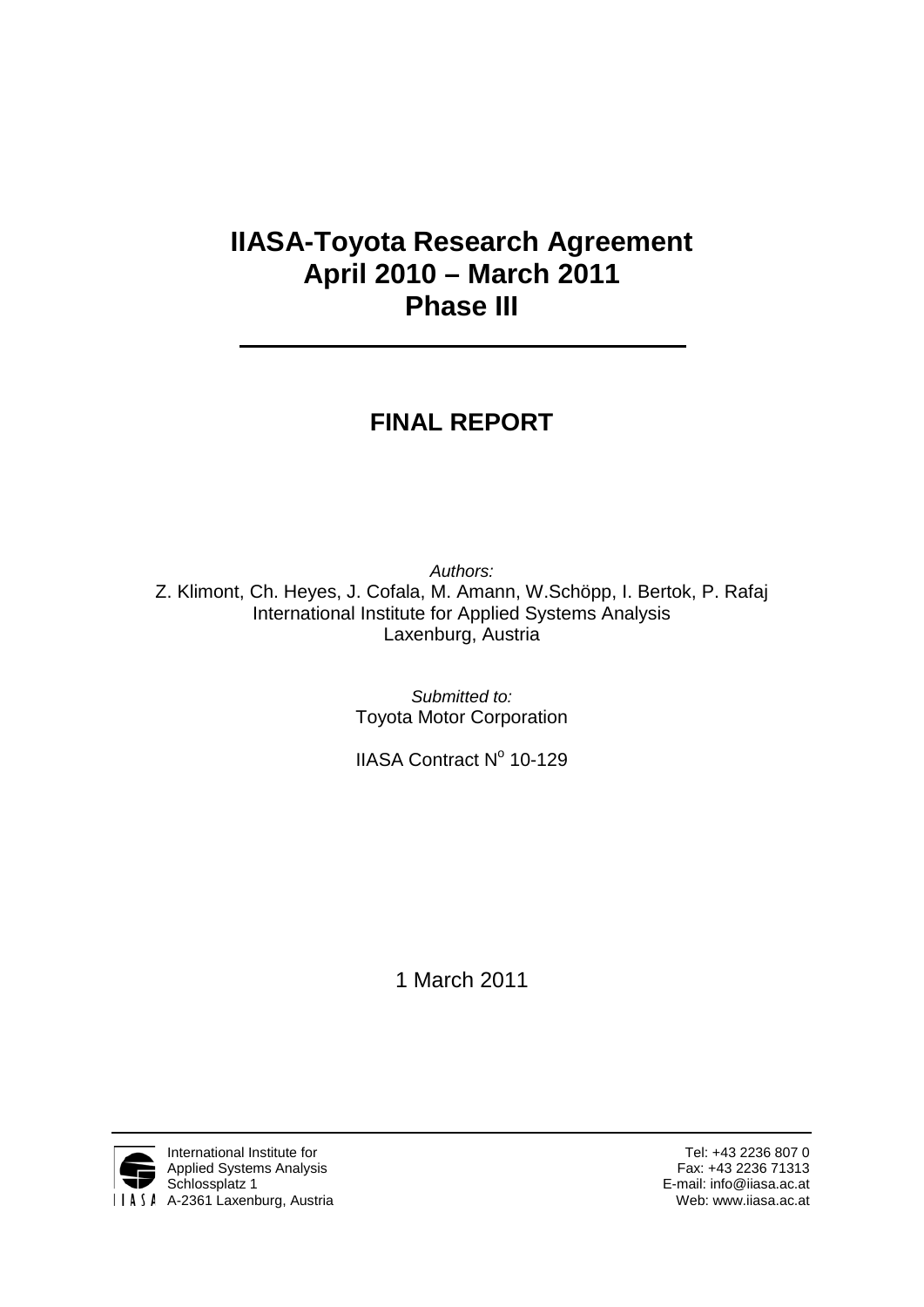### **IIASA-Toyota Research Agreement April 2010 – March 2011 PHASE III**

### **FINAL REPORT**

*Authors:* Z. Klimont, Ch. Heyes, J. Cofala, M. Amann, W.Schöpp, I. Bertok, P. Rafaj International Institute for Applied Systems Analysis Laxenburg, Austria

> *Submitted to:* Toyota Motor Corporation

> IIASA Contract Nº 10-129

1 March 2011

This paper reports on the work of the International Institute for Applied Systems Analysis and has received only limited review. Views or opinions expressed in this report do not necessarily represent those of the Institute, its National Member Organizations, or other organizations sponsoring the work.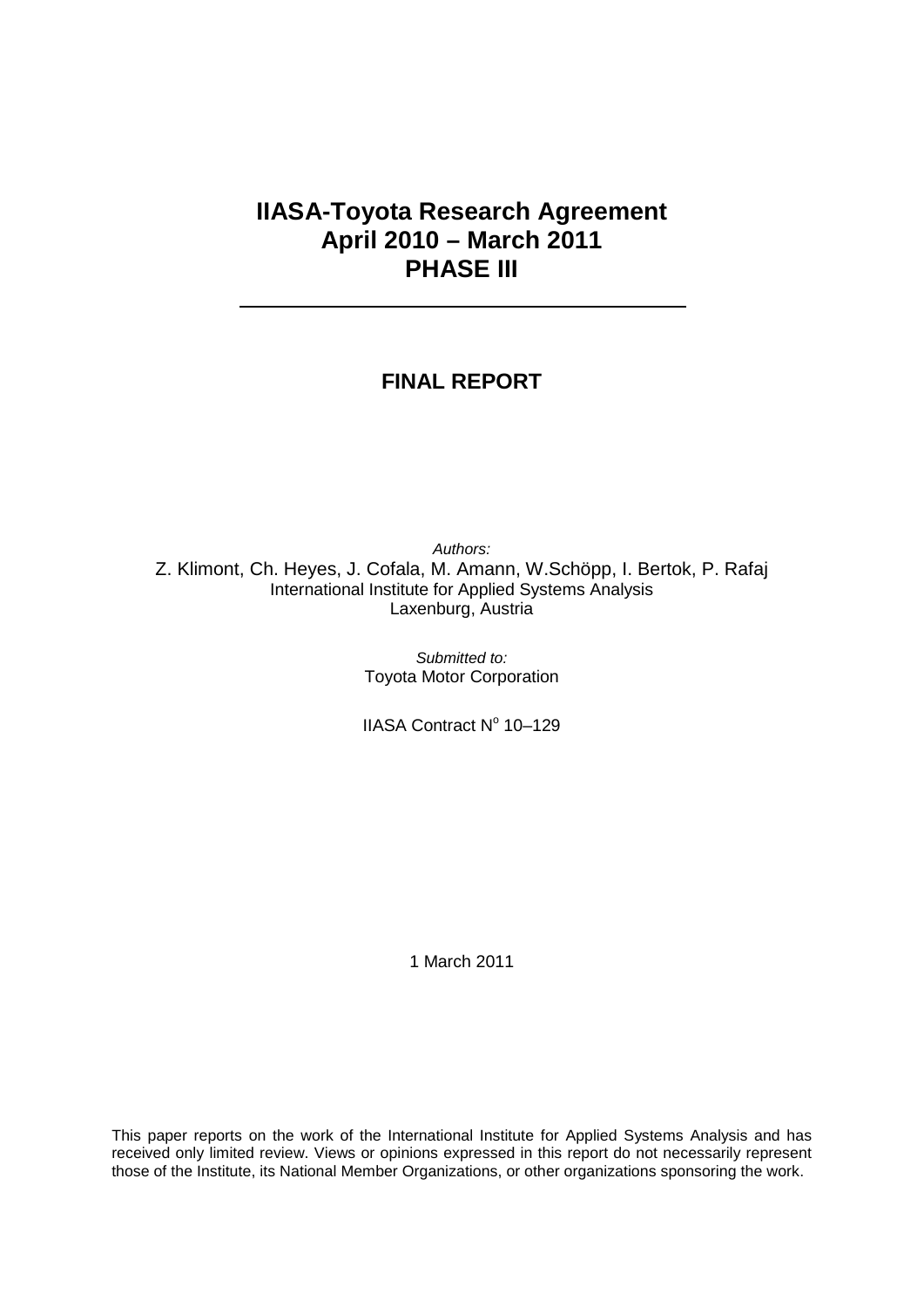## **Contents**

|      | 3. ASSESSMENT OF THE FURTHER REDUCTION POTENTIAL IN THE BASELINE               |
|------|--------------------------------------------------------------------------------|
|      |                                                                                |
|      |                                                                                |
| 4.1. | ENERGY DEMAND FOR THE NEW SCENARIOS AND COMPARISON WITH PREVIOUS ASSUMPTIONS 5 |
| 4.2. |                                                                                |
|      | 5. PRELIMINARY ASSESSMENT OF OZONE CONCENTRATION AND IMPACTS IN CHINA          |
|      |                                                                                |
|      |                                                                                |
|      |                                                                                |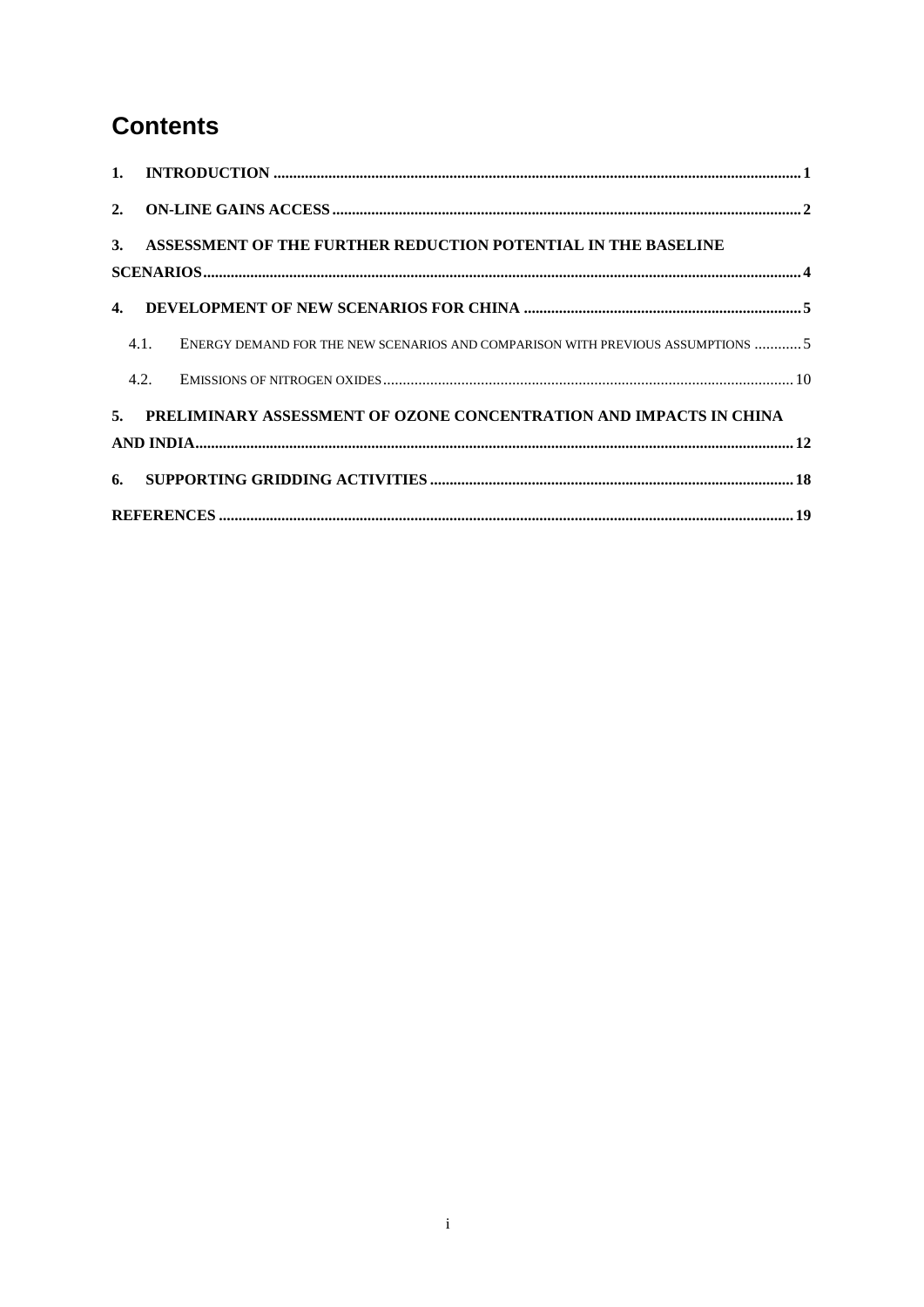## **Acknowledgements**

The authors are grateful to the Toyota Motor Corporation (Japan) for their financial support of this study.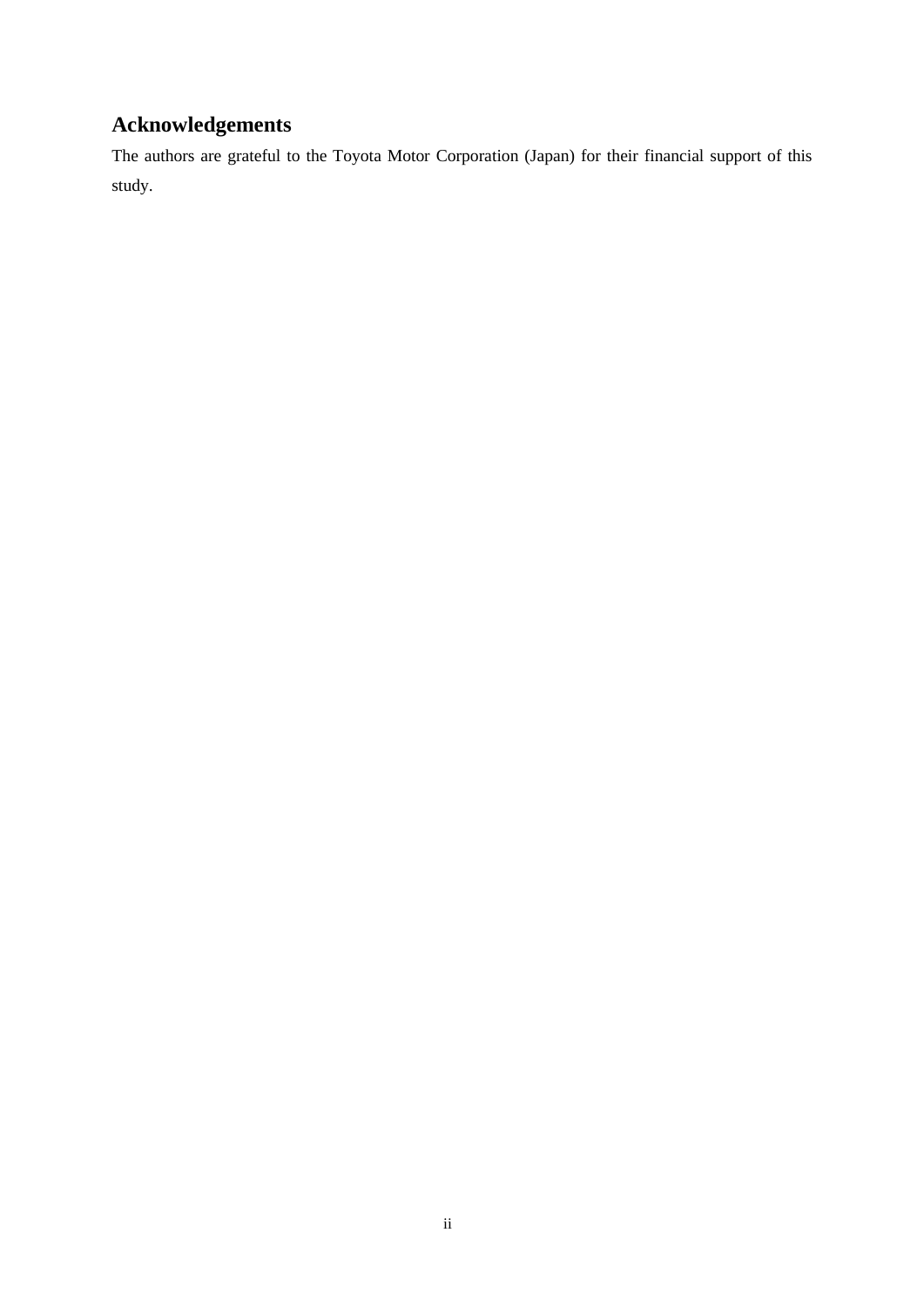### <span id="page-4-0"></span>**1. Introduction**

This Final Report documents work at IIASA in the third period of the Toyota Ozone Project (TOP), i.e., April 2010 to March 2011. Main activities in this period included five tasks. In brief, the tasks were (the numbers refer to the task numbers as stated in the work plan for the whole third period):

- 1 Enable access to the scenarios in the GAINS model developed during the first two periods of the TOP project;
- 2 Develop projections of reduction potential of ozone precursor emissions for the Asian countries;
- 3 Host and support the work of the student from Tsinghua University (China) on development of new energy scenario for China until 2030;
- 4 Provided timely availability of new energy scenarios for China and India, perform ozone optimization for these countries;
- 5 Development of the shape files for the GAINS domain, including regional population data.

The following milestones were envisaged for the period April 2010 to September 2010:

- Access to the scenarios in the GAINS model,
- Development of the shape files for the modeling domain (consistent with GAINS regions),
- Support of the Tsinghua University student stay at IIASA, and
- Interim Report (September 2010),
- Development and implementation in GAINS of the maximum feasible reduction strategies,
- Implementation of the new energy projections for China and India (provided they are timely developed and provided by the national teams),
- Ozone calculations for China and India, and
- Final report (March 2011).

The envisaged milestones have been achieved to the extent it was possible considering the availability of data on new energy scenarios which have been developed in collaboration with Tsinghua. A comparable dataset for India has not been developed yet. The following sections summarize the achievements within the envisaged tasks.

Additionally, a meeting between Toyota Research and project partners in China, India, and IIASA has been held at IIASA on January 19<sup>th</sup> 2011 [\(http://gains.iiasa.ac.at/index.php/other/past-meetings/353](http://gains.iiasa.ac.at/index.php/other/past-meetings/353-top4-documents) [top4-documents\)](http://gains.iiasa.ac.at/index.php/other/past-meetings/353-top4-documents). The meeting was co-organized by Toyota Research and IIASA. To enable a wider participation of the Toyota Research leadership and further team members, a parallel video conference and simultaneous English-Japanese translation was supported during the meeting.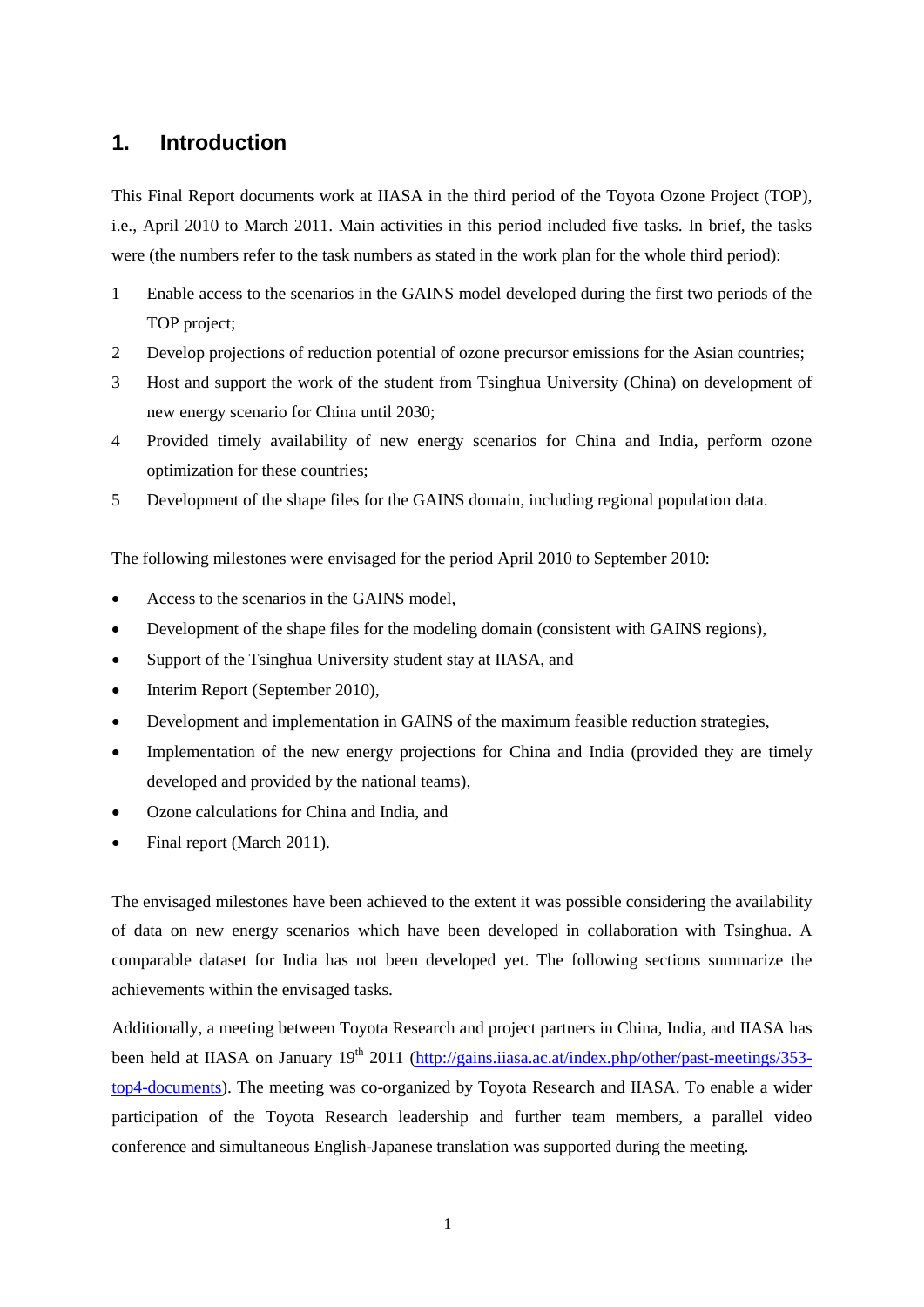### <span id="page-5-0"></span>**2. On-line GAINS access**

Prior to the TOP project, the GAINS model development for Asia was centred around the module for China and India where we had worked on dedicated projects with local partners under EU and IIASA funding. Consequently the on-line access was restricted to these countries and respective baseline scenarios developed within those activities. The data for other countries were scattered in other GAINS modules not easily accessible. In the last months, we have reorganized the database and moved all the respective data for the remaining Asian countries, included in the TOP study, into the GAINS-*China* and GAINS-*South Asia* modules. The modules can be accessed via the following links (registration required):

GAINS-*China* – <http://gains.iiasa.ac.at/gains/EAS/index.login>

GAINS-*South Asia* – <http://gains.iiasa.ac.at/gains/IND/index.login>

The GAINS-*China* module includes China, Japan, South Korea, Democratic People's Republic of Korea, ROC Taiwan, and Mongolia. The GAINS-*South Asia* module includes India and all other Asian countries not included in the GAINS-*China*.

The scenarios devised for use in this project are grouped in the 'TOP' scenario group that can be accessed in each of the modules by selecting it in the respective 'Scenario' GAINS menu. This group contains three scenarios in the *South Asia* module and four in the *China* module. The scenarios have been developed for a number of pollutants including required ozone precursors (NO<sub>x</sub>, NMVOC) but are also additionally available for methane  $(CH_4)$  and carbon monoxide  $(CO)$ .

There are two common scenarios, available in both the GAINS *China* and *South Asia* models, that were specifically developed within the TOP project:

#### **TOP\_0909**

This scenario was developed in September 2009 after the conference call where modification of emission factors for residential combustion sector was agreed. For that purpose, a new 'Asia09' emission set (emission vector) has been developed and used in this calculation. The energy activity data is based on the GAINS implementation of the International Energy Agency World Energy Outlook 2009 projections [*IEA*, 2009]. The agriculture data is based on the IIASA internal projection for China [*Ermolieva T et al.*, 2009] and FAO work for other countries [*Bruinsma*, 2003]. Control strategies rely on the results of the GAINS-*China* project, work within the Annex I activities for Annex I countries and GAINS-Asia work plus recent updates for the remaining countries. For NMVOC only a selection of countries has estimates of emissions from solvent use operations; as reported in the interim report of April 2010.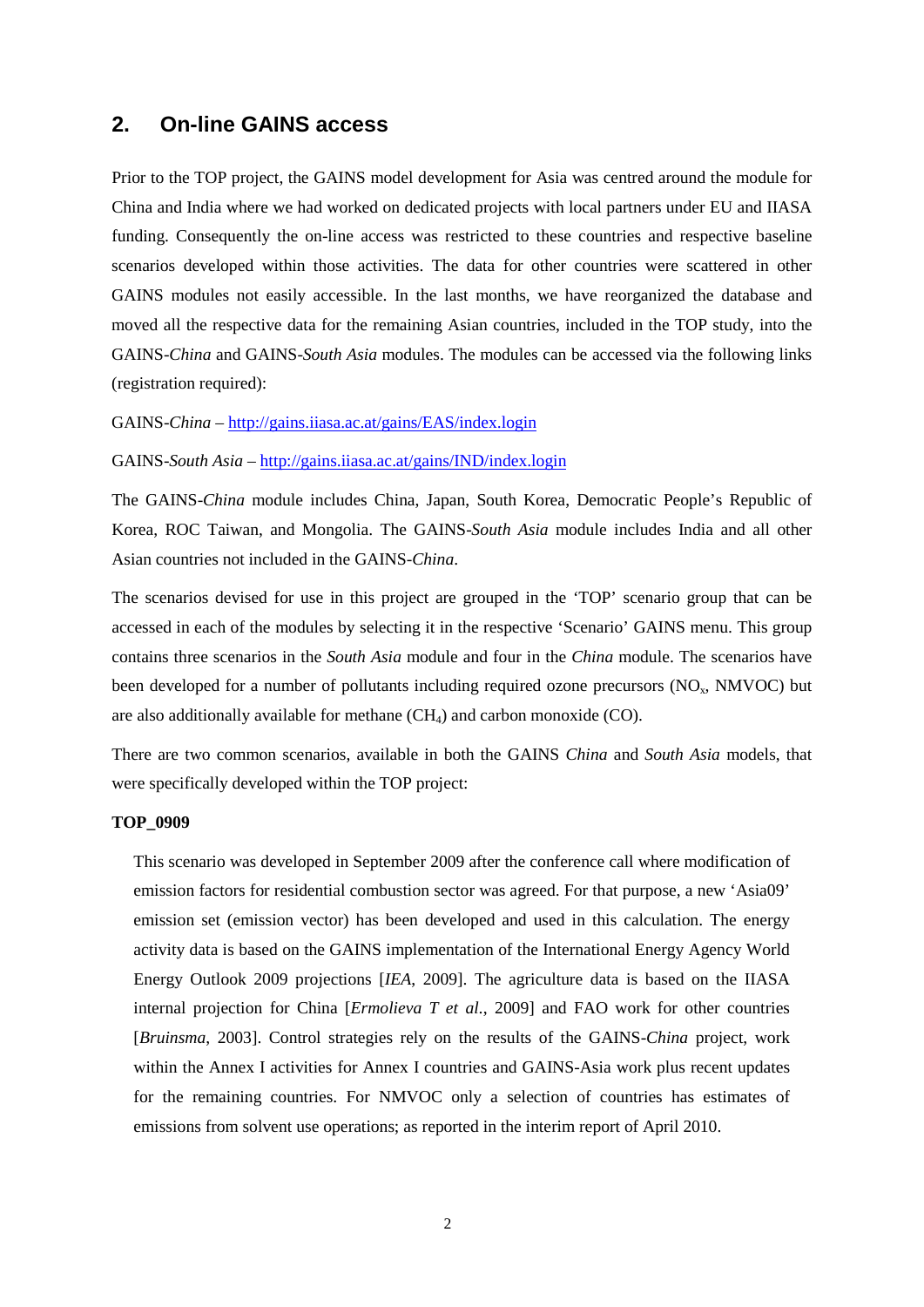#### **TOP\_0710**

This is an update of the TOP\_0909 scenario introducing changes in the emission vector and activity data sets during the work on the UNEP and WMO *Integrated Assessment of Black Carbon and Troposheric Ozone* [\(http://www.unep.org/dewa/Portals/67/pdf/Black\\_Carbon.pdf\)](http://www.unep.org/dewa/Portals/67/pdf/Black_Carbon.pdf). The emission factor set is based on the V0\_UNEP set 'July2010' which includes previously developed 'Asia09' as well as further modifications introduced in 2010. Control strategies make use of the latest information on penetration of measures as done for the IEA project [*IEA*, 2009] as well as development of strategies for the RCP (Regional Concentration Pathways) process [*Lamarque et al.*, 2010], i.e., development of scenarios for use in the IPCC AR5 (IPCC Fifth Assessment Report). For NMVOC only a selection of countries has estimates of emissions from solvent use operations; as done previously and reported in the interim report of April 2010.

Beyond the above scenarios, each module contains in the TOP group also the GAINS-*Asia* project baseline which is using the national data from the period 2008 and 2009 and was developed for China and then India and Pakistan and not for other countries. In case of GAINS-*China* module the baseline has been updated in May 2009 and is called '**Baseline09**'(see more detailed description of the changes compared to the 'Baseline08' in the model), while for *South Asia* it is called '**Baseline08**'. Assumptions and results for both baselines have been documented in the journal article [*Klimont et al.*, 2009]. Finally, the initial assessment of the further mitigation potential for 2020 and 2030 is presented in the maximum feasible reduction scenario that is currently based on the 0710 baseline, i.e., **TOP\_0710\_MFR** (see next section for brief discussion of this scenario).

The TOP group in the GAINS-*China* module contains also results of the work on the development of new energy and control scenarios for China done in collaboration with Tsinghua University. Currently it comprises four scenarios; see section 4 of this document for more details.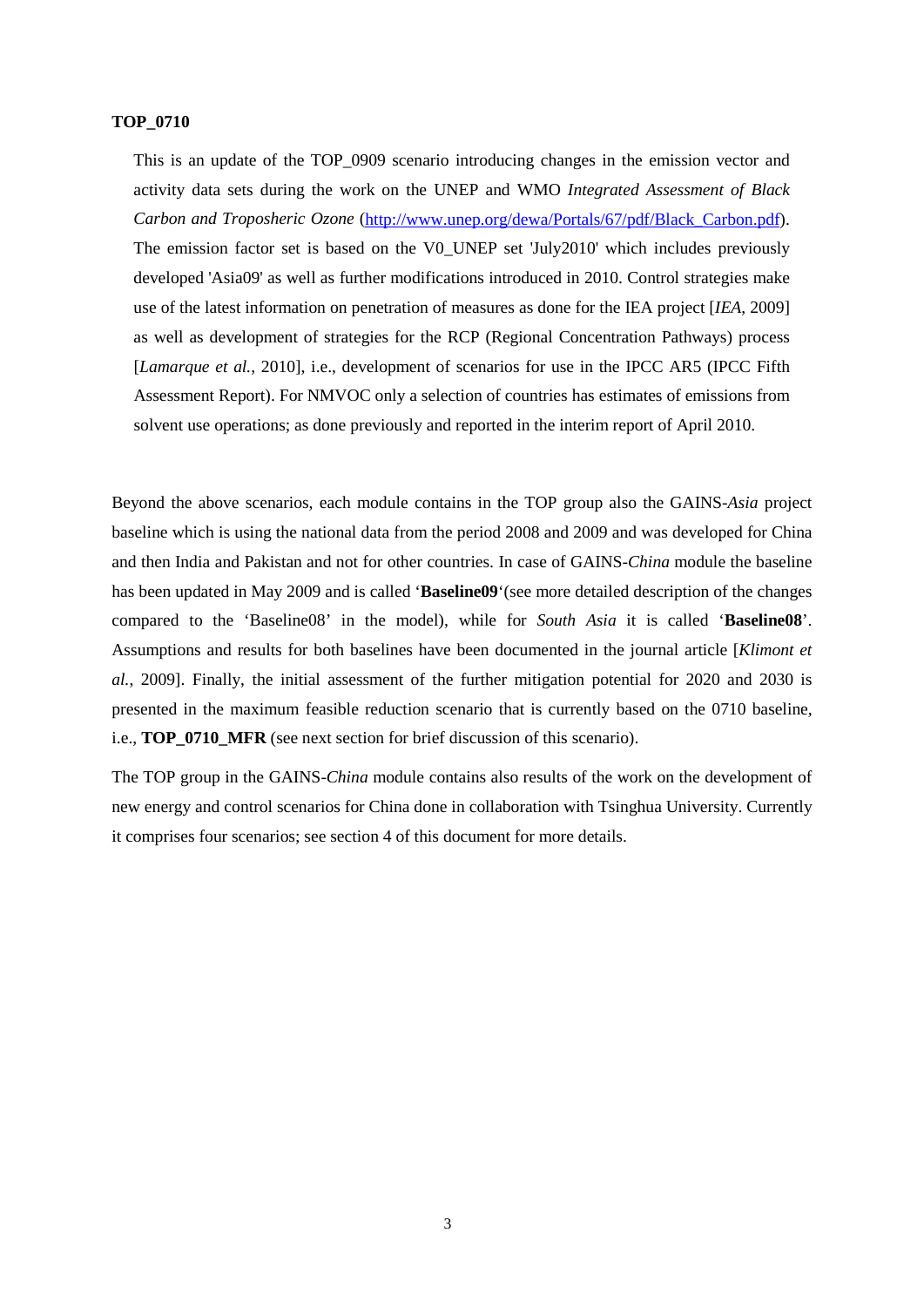## <span id="page-7-0"></span>**3. Assessment of the further reduction potential in the baseline scenarios**

It was envisaged for this phase of the project that IIASA develops an initial assessment of the further reduction potential beyond the current legislation. IIASA has developed region-specific potentials and implemented them in the dedicated scenario (TOP\_0710\_MFR) that can be already viewed in the online application of the model. Since the new baseline and policy scenarios for China have been completed only recently (see section 4 for a detailed discussion) we have not evaluated these draft maxium reduction potentials against the new strategies for China. Consequently, the current implementation includes only the previous baseline (0710).

Figure 3.1 provides an illustration of resulting reduction potential for NOx emissions in China by 2020, i.e, more than 50% cut in comparison to the TOP\_0710 baseline which is significantly stronger cut than that achieved in the 'Policy11\_TS\_ls' case (see Figure 4.3). The largest reductions are expected in power plants and industrial boilers where current legislation does not foresee yet SCR installation. Also transportation has some remaining potential via accelerated introduction of more stringent policies. In the next step such MFR scenario will be tested for the new scenarios for China and also other countries.



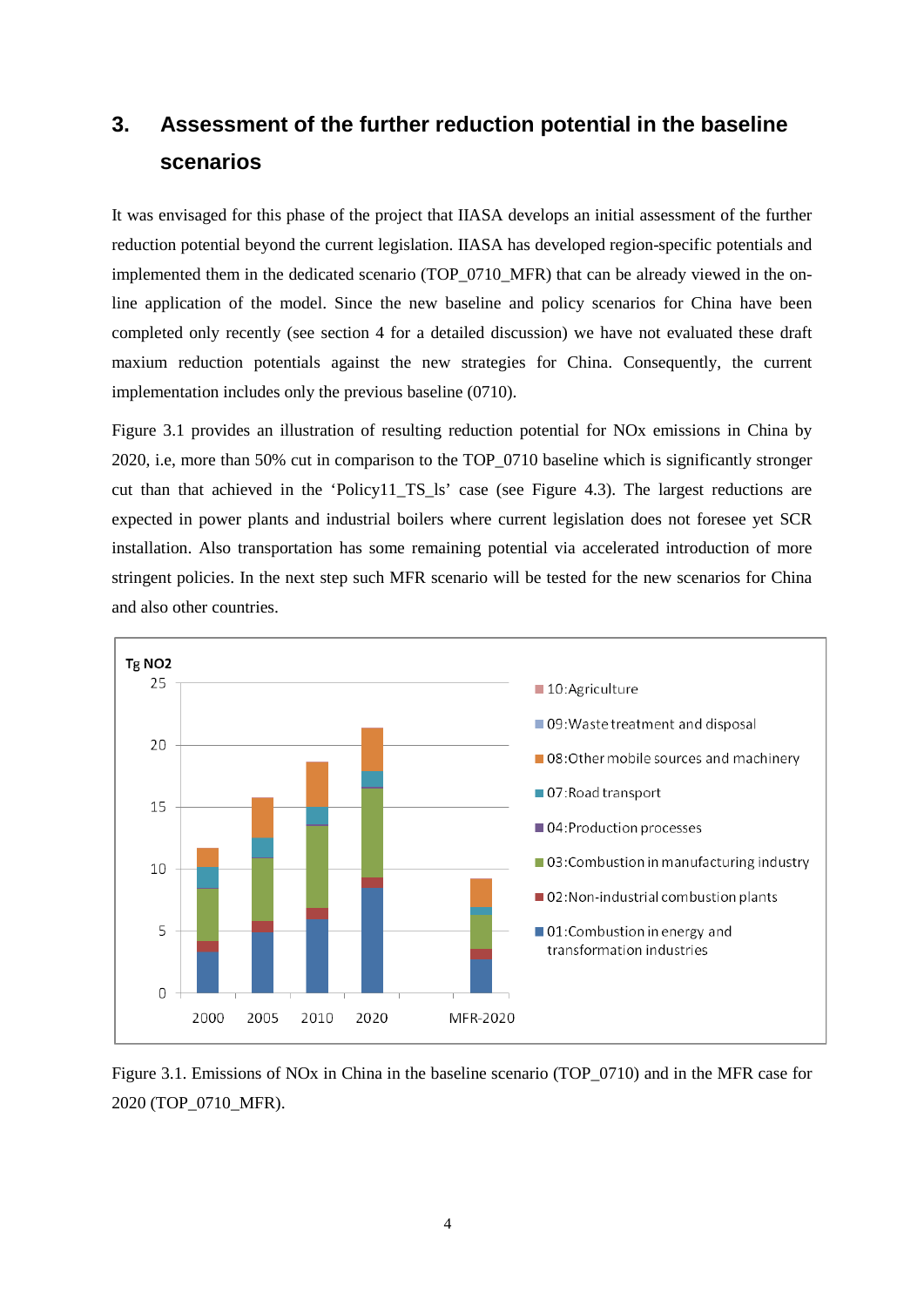#### <span id="page-8-0"></span>**4. Development of new scenarios for China**

IIASA has hosted and supported the work of students from Tsinghua University (China) on the development of a new energy scenarios for China until 2030. The first visit took place in the summer 2010 and was concluded with a workshop held at IIASA on 6–7 September 2010 where Bin Zhao from Tsinghua presented the progress in development of the scenario. The extensive discussion took place among the participants from Tsinghua University (Jiming. Hao, Shuxiao Wang, Bin Zhao) and IIASA (Markus Amann, Janusz Cofala, Zbigniew Klimont) deciding on further steps in order to complete the required modelling work and final implementation in the GAINS model. Bin Zhao returned to IIASA in January 2011 to complete the implementation of the baseline and policy scenario. He achieved that by mid February 2011. Slightly later than originally envisaged, implementation of scenarios left little time (within this phase of the TOP project) to verify some of the assumptions and implementation (see also further discussion in this section) as well as to implement the ozone optimization. The work on the development of the scenarios have proven to be more challenging but resulted in two very interesting scenarios that have been already made available to the TOP project participants via the on-line GAINS model application; see the 'TOP' scenario group, i.e., **Baseline11\_TS\_ls, Policy11\_TS\_ls** as well as **Baseline11\_TS\_st, Policy11\_TS\_st**. The latter two scenarios are the most recent addition and include the same energy development and emission factors as the '\_ls' set but assume more stringent implementation '\_st' of emission regulation. Further discussion and analysis in this report considers only the '\_ls' scenarios as there was no time yet to make evaluation of the '\_st' dataset; an activity we pursue now.

The following key elements have been reviewed and updated in the new scenarios:

- activity data and projection (energy and industrial production)
- control strategies
- structure of the energy use and technology split in the domestic and transport sector
- emission vector.

### <span id="page-8-1"></span>**4.1. Energy demand for the new scenarios and comparison with previous assumptions**

Tables 4.1 and 4.2 present energy demand by fuel and sector for the newly developed energy scenarios (Baseline and Policy). In the Baseline scenario (Baseline11\_TS\_ls) the total fuel demand increases between 2005 and 2020 by more than 90 percent. Demand for coal increases by 76 percent. Nuclear and renewables (except traditional biomass) belong to the fastest growing energy sources. Their use increases by about a factor of five. Demand for oil, gas and hydropower increases by about 150 %. The share of coal in total fuel demand decreases from 62 percent in 2005 to 57 percent in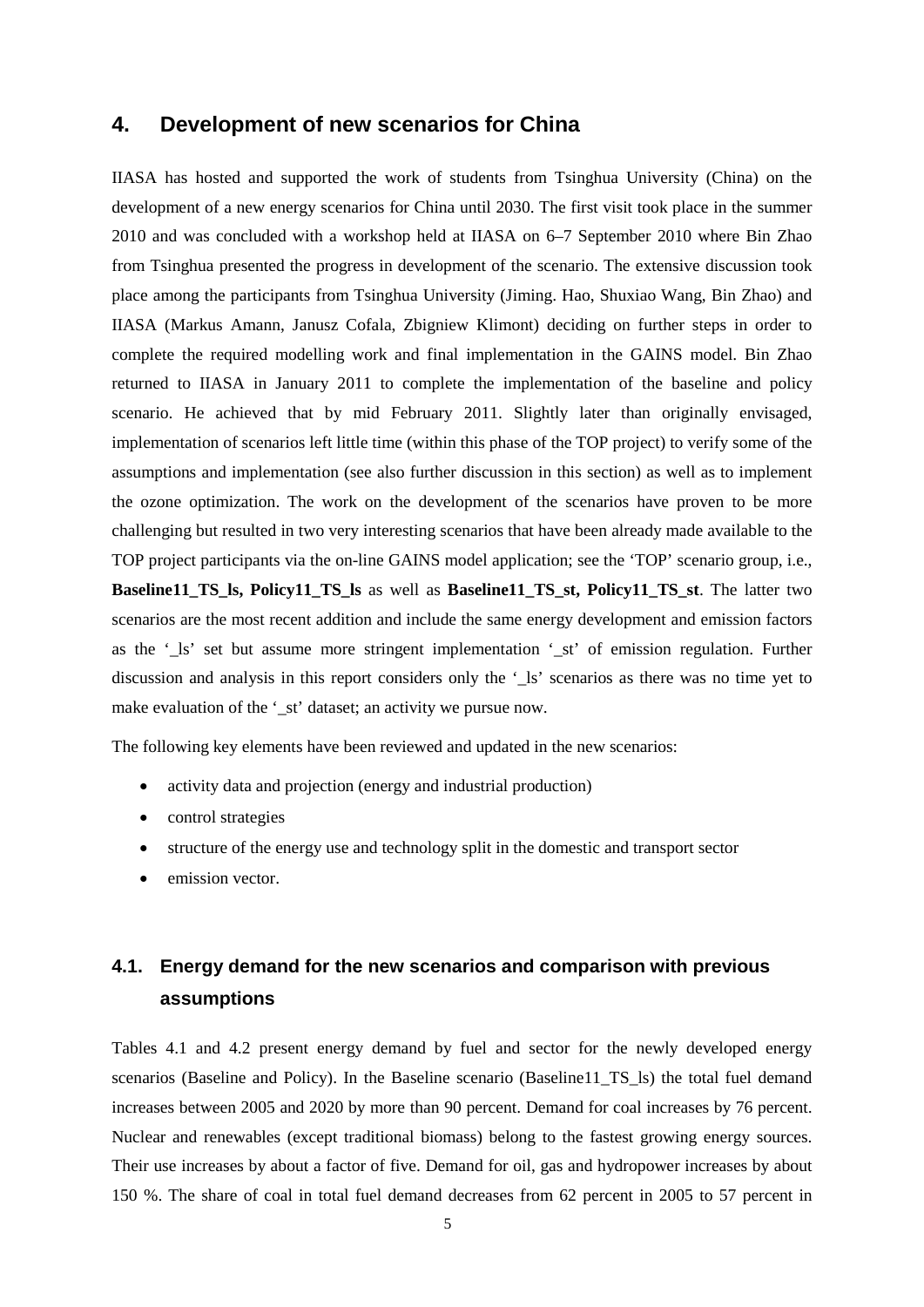2020. Demand for traditional biomass decreases, which causes that its share in total fuel supply decreases from about 10 percents in 2005 to only five percent in 2020.

| Year: 2005                            |                          |              |                          |                                    |                          |                                  |                            |               |
|---------------------------------------|--------------------------|--------------|--------------------------|------------------------------------|--------------------------|----------------------------------|----------------------------|---------------|
| Sector/fuel                           | Coal                     | Oil          | Gas                      | Nuclear                            | <b>Biomass</b>           | Hydro                            | Renewa<br>bles             | Total         |
| Power plants                          | 22587                    | 650          | 610                      | 587                                | 90                       | 1548                             | 9                          | 26082         |
| Industry                              | 18974                    | 4842         | 4533                     | $\boldsymbol{0}$                   | $\boldsymbol{0}$         | $\mathbf{0}$                     | $\overline{0}$             | 28350         |
| Road transport                        | $\boldsymbol{0}$         | 4017         | 20                       | $\overline{0}$                     | $\overline{0}$           | $\boldsymbol{0}$                 | $\overline{0}$             | 4037          |
| Other transport                       | $\boldsymbol{0}$         | 2609         | $\boldsymbol{0}$         | $\overline{0}$                     | $\theta$                 | $\overline{0}$                   | $\theta$                   | 2609          |
| Residential<br>and<br>other           | 5896                     | 930          | 840                      | $\overline{0}$                     | 7482                     | $\mathbf{0}$                     | 263                        | 15411         |
| Total                                 | 47457                    | 13048        | 6004                     | 587                                | 7572                     | 1548                             | $\overline{273}$           | 76489         |
| Year: 2010                            |                          |              |                          |                                    |                          |                                  |                            |               |
| Sector/fuel                           | Coal                     | Oil          | Gas                      | Nuclear                            | <b>Biomass</b>           | Hydro                            | Renewa<br>bles             | Total         |
| Power plants                          | 30659                    | 314          | 983                      | 763                                | 192                      | 2568                             | 146                        | 35625         |
| Industry                              | 27824                    | 6045         | 8354                     | $\theta$                           | $\boldsymbol{0}$         | $\mathbf{0}$                     | $\mathbf{0}$               | 42223         |
| Road transport                        | $\boldsymbol{0}$         | 6933         | 55                       | $\overline{0}$                     | $\boldsymbol{0}$         | $\boldsymbol{0}$                 | $\mathbf{0}$               | 6988          |
| Other transport                       | $\mathbf{0}$             | 3355         | $\mathbf{0}$             | $\overline{0}$                     | $\theta$                 | $\mathbf{0}$                     | $\overline{0}$             | 3355          |
| Residential<br>and<br>other           | 6903                     | 1067         | 1454                     | $\overline{0}$                     | 7724                     | $\overline{0}$                   | 511                        | 17660         |
| Total                                 | 65387                    | 17714        | 10846                    | 763                                | 7917                     | 2568                             | 657                        | 105851        |
| Year: 2015                            |                          |              |                          |                                    |                          |                                  |                            |               |
| Sector/fuel                           | Coal                     | Oil          | Gas                      | Nuclear                            | <b>Biomass</b>           | Hydro                            | Renewa<br>bles             | Total         |
| Power plants                          |                          |              |                          |                                    |                          |                                  |                            |               |
|                                       | 35938                    | 265          | 1268                     | 1908                               | 498                      | 3119                             | 190                        | 43187         |
| Industry                              | 30056                    | 7288         | 9377                     | $\overline{0}$                     | $\overline{0}$           | $\overline{0}$                   | $\theta$                   | 46721         |
| Road transport                        | $\boldsymbol{0}$         | 11513        | 125                      | $\overline{0}$                     | $\overline{0}$           | $\mathbf{0}$                     | $\overline{0}$             | 11638         |
| Other transport                       | $\overline{0}$           | 3705         | $\mathbf{0}$             | $\overline{0}$                     | $\overline{0}$           | $\mathbf{0}$                     | $\mathbf{0}$               | 3705          |
| Residential<br>and<br>other           | 7403                     | 1079         | 2139                     | $\Omega$                           | 7184                     | $\Omega$                         | 778                        | 18583         |
| Total                                 | 73397                    | 23850        | 12909                    | 1908                               | 7682                     | 3119                             | 968                        | 123834        |
|                                       |                          |              |                          |                                    |                          |                                  |                            |               |
| Year: 2020<br>Sector/fuel             | Coal                     | Oil          | Gas                      | Nuclear                            | <b>Biomass</b>           | Hydro                            | Renewa                     | Total         |
|                                       |                          |              |                          |                                    |                          |                                  | bles                       |               |
| Power plants                          | 43984                    | 183          | 1655                     | 3053                               | 773                      | 3669                             | 237                        | 53554         |
| Industry                              | 31546                    | 8448         | 10242                    | $\boldsymbol{0}$                   | $\boldsymbol{0}$         | $\boldsymbol{0}$                 | $\overline{0}$             | 50236         |
| Road transport                        | $\boldsymbol{0}$         | 18268        | 274                      | $\overline{0}$                     | $\overline{0}$           | $\overline{0}$                   | $\overline{0}$<br>$\theta$ | 18541         |
| Other transport<br>Residential<br>and | $\boldsymbol{0}$<br>7990 | 3986<br>1088 | $\boldsymbol{0}$<br>3053 | $\boldsymbol{0}$<br>$\overline{0}$ | $\boldsymbol{0}$<br>6550 | $\boldsymbol{0}$<br>$\mathbf{0}$ | 1044                       | 3986<br>19726 |
| other                                 |                          |              |                          |                                    |                          |                                  |                            |               |

Table 4.1. Energy demand by fuel type and sector, Baseline11\_TS\_ls scenario, PJ

The policy scenario brings an important decrease in total energy demand. In 2020 the difference compared with the Baseline is 23 EJ, which corresponds to more that 550 million TOE. Demand for coal decreases by 18 EJ. Also demand for oil, gas and traditional biomass is lower. In turn, the policy scenario assumes faster growth of nuclear and hydro power, as well as higher contribution of modern renewable energy sources (solar, wind).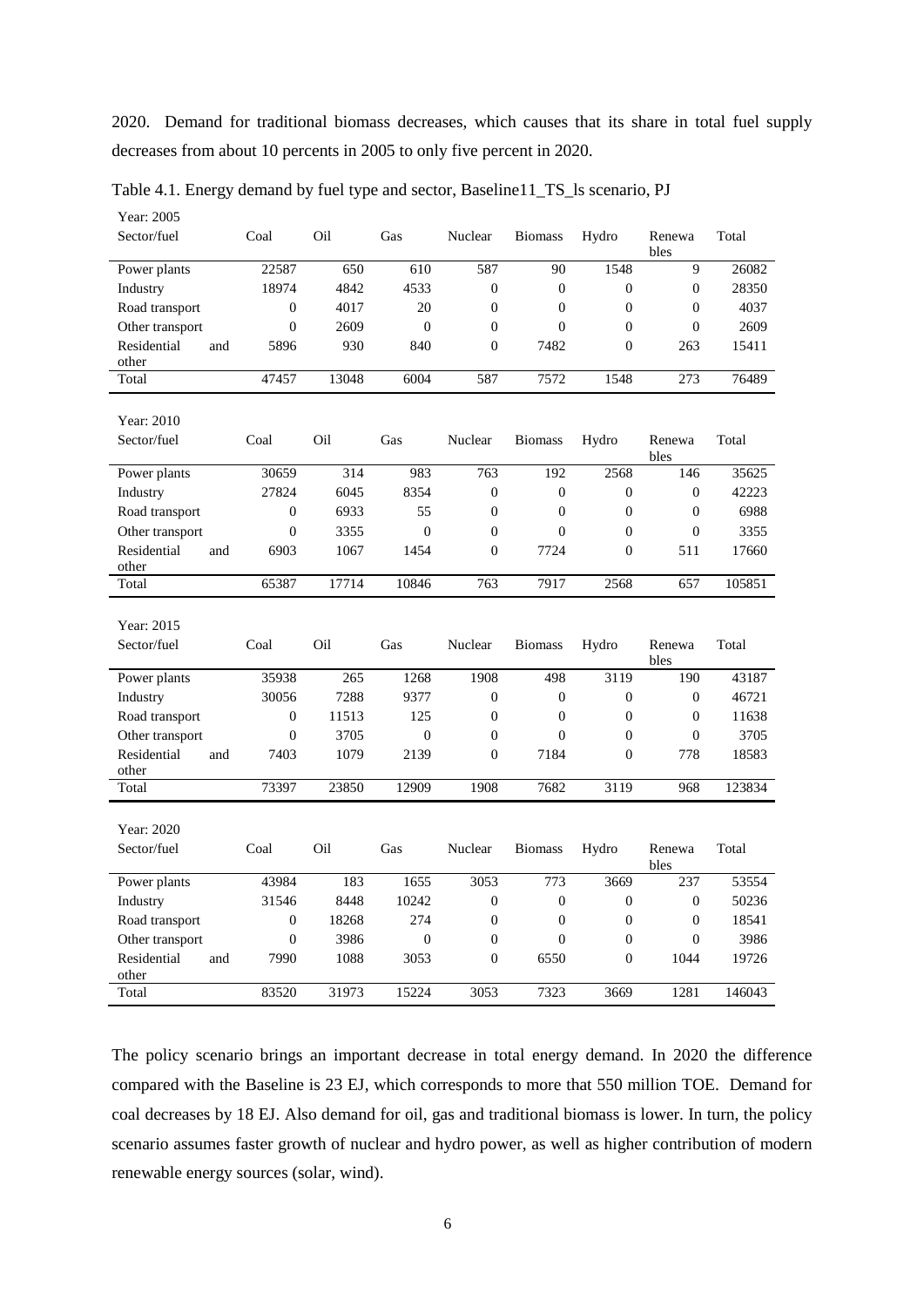| Year: 2005                  |                  |              |              |                  |                  |                  |                  |        |
|-----------------------------|------------------|--------------|--------------|------------------|------------------|------------------|------------------|--------|
| Sector/fuel                 | Coal             | Oil          | Gas          | Nuclear          | <b>Biomass</b>   | Hydro            | Renewa           | Total  |
|                             |                  |              |              |                  |                  |                  | bles             |        |
| Power plants                | 22587            | 650          | 610          | 587              | 90               | 1548             | 9                | 26082  |
| Industry                    | 18970            | 4842         | 4533         | $\theta$         | $\overline{0}$   | $\theta$         | $\mathbf{0}$     | 28346  |
| Road transport              | 0                | 4017         | 20           | $\theta$         | $\Omega$         | $\Omega$         | $\theta$         | 4037   |
| Other transport             | $\mathbf{0}$     | 2609         | $\mathbf{0}$ | $\mathbf{0}$     | $\overline{0}$   | $\mathbf{0}$     | $\overline{0}$   | 2609   |
| Residential<br>and          | 5896             | 930          | 840          | $\overline{0}$   | 7482             | $\overline{0}$   | 263              | 15411  |
| other                       |                  |              |              |                  |                  |                  |                  |        |
| Total                       | 47453            | 13048        | 6004         | 587              | 7572             | 1548             | 273              | 76485  |
|                             |                  |              |              |                  |                  |                  |                  |        |
| Year: 2010                  |                  |              |              |                  |                  |                  |                  |        |
| Sector/fuel                 | Coal             | Oil          | Gas          | Nuclear          | <b>Biomass</b>   | Hydro            | Renewa           | Total  |
|                             |                  |              |              |                  |                  |                  | bles             |        |
| Power plants                | 30388            | 311          | 977          | 763              | 152              | 2568             | 146              | 35305  |
| Industry                    | 27260            | 5970         | 8271         | $\boldsymbol{0}$ | $\overline{0}$   | $\boldsymbol{0}$ | $\boldsymbol{0}$ | 41500  |
| Road transport              | $\mathbf{0}$     | 6835         | 56           | $\mathbf{0}$     | $\overline{0}$   | $\boldsymbol{0}$ | $\mathbf{0}$     | 6890   |
| Other transport             | $\mathbf{0}$     | 3355         | $\mathbf{0}$ | $\overline{0}$   | $\overline{0}$   | $\mathbf{0}$     | $\overline{0}$   | 3355   |
| Residential<br>and          | 6831             | 1008         | 1365         | $\overline{0}$   | 7657             | $\mathbf{0}$     | 511              | 17372  |
| other                       |                  |              |              |                  |                  |                  |                  |        |
| Total                       | 64478            | 17479        | 10668        | 763              | 7810             | 2568             | 657              | 104423 |
|                             |                  |              |              |                  |                  |                  |                  |        |
|                             |                  |              |              |                  |                  |                  |                  |        |
| Year: 2015                  |                  |              |              |                  |                  |                  |                  |        |
| Sector/fuel                 | Coal             | Oil          | Gas          | Nuclear          | <b>Biomass</b>   | Hydro            | Renewa           | Total  |
|                             |                  |              |              |                  |                  |                  | bles             |        |
| Power plants                | 31809            | 184          | 1453         | 2671             | 702              | 3241             | 319              | 40378  |
| Industry                    | 26592            | 6691         | 8780         | $\overline{0}$   | $\overline{0}$   | $\boldsymbol{0}$ | $\mathbf{0}$     | 42063  |
| Road transport              | $\boldsymbol{0}$ | 10956        | 134          | $\mathbf{0}$     | $\boldsymbol{0}$ | $\boldsymbol{0}$ | $\boldsymbol{0}$ | 11090  |
| Other transport             | $\overline{0}$   | 3264         | $\mathbf{0}$ | $\overline{0}$   | $\Omega$         | $\mathbf{0}$     | $\overline{0}$   | 3264   |
| Residential<br>and<br>other | 6365             | 1011         | 2215         | $\overline{0}$   | 6021             | $\mathbf{0}$     | 866              | 16479  |
| Total                       | 64767            | 22105        | 12582        | 2671             | 6723             | 3241             | 1185             | 113274 |
|                             |                  |              |              |                  |                  |                  |                  |        |
| Year: 2020                  |                  |              |              |                  |                  |                  |                  |        |
| Sector/fuel                 | Coal             | Oil          | Gas          | Nuclear          | <b>Biomass</b>   | Hydro            | Renewa           | Total  |
|                             |                  |              |              |                  |                  |                  | bles             |        |
| Power plants                | 34882            | $\mathbf{1}$ | 1673         | 4579             | 1159             | 3914             | 499              | 46708  |
| Industry                    | 24786            | 7253         | 9142         | $\mathbf{0}$     | $\overline{0}$   | $\mathbf{0}$     | $\mathbf{0}$     | 41181  |
| Road transport              | 0                | 15532        | 293          | $\mathbf{0}$     | $\overline{0}$   | $\mathbf{0}$     | $\overline{0}$   | 15825  |
| Other transport             | $\overline{0}$   | 3512         | $\theta$     | $\overline{0}$   | $\Omega$         | $\mathbf{0}$     | $\overline{0}$   | 3512   |
| Residential<br>and          | 5653             | 971          | 3160         | $\theta$         | 4600             | $\theta$         | 1221             | 15605  |
| other<br>Total              | 65321            | 27269        | 14268        | 4579             | 5759             | 3914             | 1720             | 122830 |

Table 4.2. Energy demand by fuel type and sector, Policy11\_TS\_ls scenario, PJ

For comparison, Table 4.3 demonstrates energy demand in the same format for the scenario TOP\_0710, which was used for China in the last year's report. The TOP\_0710 scenario was based on data prepared in 2007 by the Chinese Energy Research Institute. Growth of energy consumption up to 2020 in the "old" scenario is lower than in the recent Baseline scenario. There are also important differences in the assessment for 2005 and 2010. For 2005 the current estimate of total demand is seven percent higher than the previous one. Demand for coal differs by four percent. A high difference in the demand for gaseous fuels is probably due to different treatment of derived gases (coke oven and blast furnace gas) in the two scenarios. More in-depth analysis is needed to explain these differences. The Baseline increase in energy demand in the period 2005–2010 is consistent with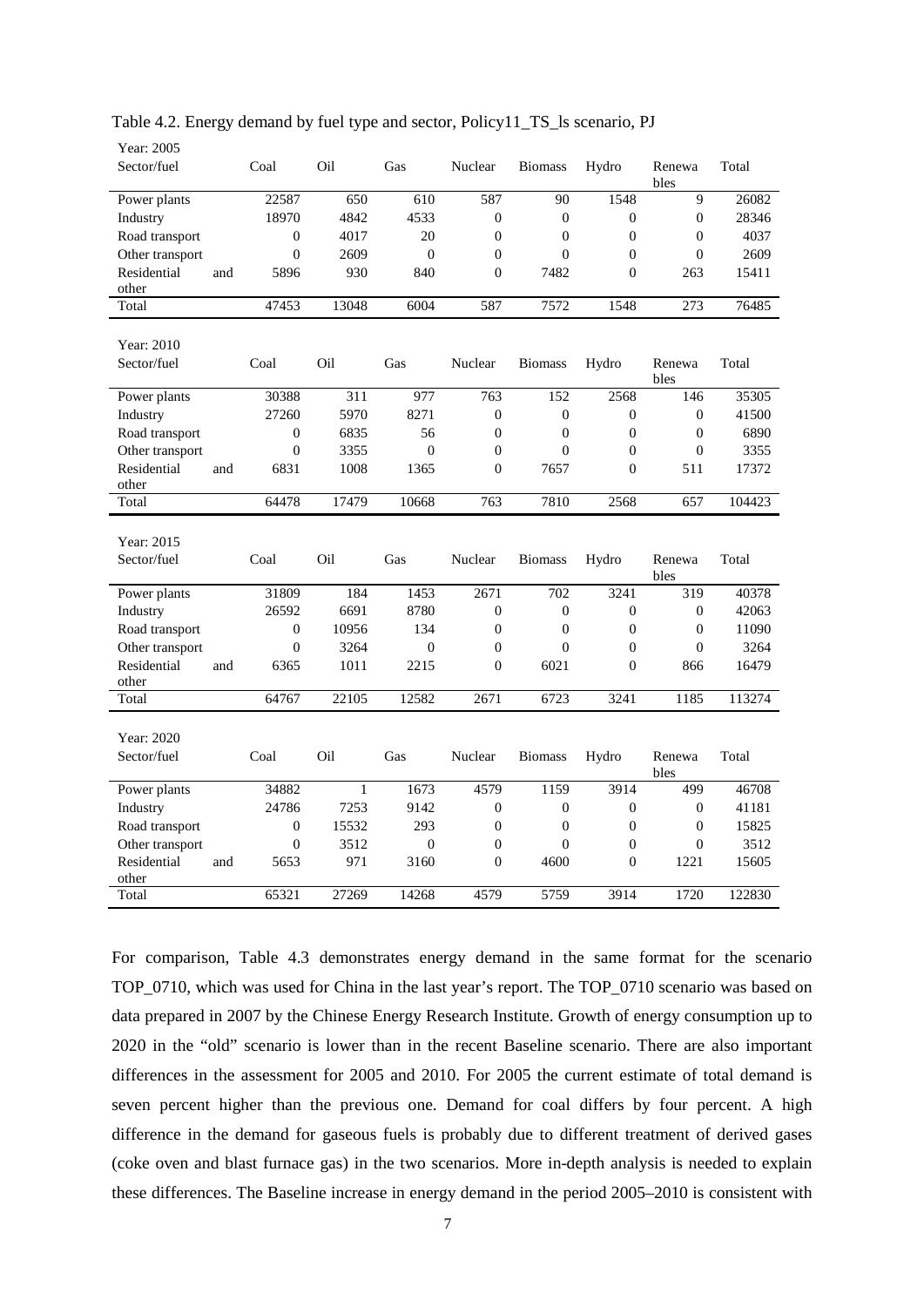the data from the IEA World Energy Outlook 2010. It was much faster than forecasted in the TOP\_0710 scenario used in the last year's report. Changes in fuel demand over time are illustrated in Figure 4.1. Main reasons for differences were:

- higher economic growth than anticipated in the 2007 projection,
- lower effects of energy efficiency improvement in industry.
- faster growth of energy demand in transport and in the residential and commercial sectors due to increasing car ownership and rising incomes of Chinese population.

| Year: 2005         |                  |       |                |                  |                  |                  |                  |        |
|--------------------|------------------|-------|----------------|------------------|------------------|------------------|------------------|--------|
| Sector/fuel        | Coal             | Oil   | Gas            | Nuclear          | <b>Biomass</b>   | Hydro            | Renewa           | Total  |
|                    |                  |       |                |                  |                  |                  | bles             |        |
| Power plants       | 25066            | 752   | 540            | 579              | 54               | 1046             | 390              | 28428  |
| Industry           | 17751            | 5620  | 604            | $\boldsymbol{0}$ | $\boldsymbol{0}$ | $\overline{0}$   | $\boldsymbol{0}$ | 23975  |
| Road transport     | $\boldsymbol{0}$ | 3255  | 51             | $\overline{0}$   | $\mathbf{0}$     | $\overline{0}$   | $\overline{0}$   | 3306   |
| Other transport    | $\boldsymbol{0}$ | 3547  | $\overline{0}$ | $\overline{0}$   | $\mathbf{0}$     | $\mathbf{0}$     | $\mathbf{0}$     | 3547   |
| Residential<br>and | 2821             | 792   | 529            | $\theta$         | 8126             | $\mathbf{0}$     | 115              | 12384  |
| other              |                  |       |                |                  |                  |                  |                  |        |
| Total              | 45638            | 13966 | 1723           | 579              | 8180             | 1046             | 506              | 71639  |
| Year: 2010         |                  |       |                |                  |                  |                  |                  |        |
| Sector/fuel        | Coal             | Oil   | Gas            | Nuclear          |                  |                  |                  |        |
|                    |                  |       |                |                  | <b>Biomass</b>   | Hydro            | Renewa<br>bles   | Total  |
| Power plants       | 34820            | 582   | 813            | 710              | 81               | 1543             | 825              | 39375  |
| Industry           | 20744            | 6829  | 1036           | $\boldsymbol{0}$ | 32               | 0                | $\boldsymbol{0}$ | 28642  |
| Road transport     | $\boldsymbol{0}$ | 4325  | 61             | $\boldsymbol{0}$ | $\boldsymbol{0}$ | $\boldsymbol{0}$ | $\boldsymbol{0}$ | 4387   |
| Other transport    | $\boldsymbol{0}$ | 4409  | $\mathbf{0}$   | $\boldsymbol{0}$ | $\boldsymbol{0}$ | $\boldsymbol{0}$ | $\boldsymbol{0}$ | 4409   |
| Residential<br>and | 2740             | 825   | 906            | $\theta$         | 7982             | $\mathbf{0}$     | 224              | 12677  |
| other              |                  |       |                |                  |                  |                  |                  |        |
| Total              | 58304            | 16971 | 2817           | 710              | 8095             | 1543             | 1049             | 89489  |
|                    |                  |       |                |                  |                  |                  |                  |        |
|                    |                  |       |                |                  |                  |                  |                  |        |
| Year: 2015         |                  |       |                |                  |                  |                  |                  |        |
| Sector/fuel        | Coal             | Oil   | Gas            | Nuclear          | <b>Biomass</b>   | Hydro            | Renewa<br>bles   | Total  |
| Power plants       | 46668            | 564   | 1495           | 2473             | 144              | 1895             | 1121             | 54360  |
| Industry           | 25835            | 8951  | 1447           | $\mathbf{0}$     | 65               | $\boldsymbol{0}$ | $\mathbf{0}$     | 36299  |
| Road transport     | $\boldsymbol{0}$ | 7121  | 88             | $\boldsymbol{0}$ | $\boldsymbol{0}$ | $\boldsymbol{0}$ | $\boldsymbol{0}$ | 7209   |
| Other transport    | $\overline{0}$   | 5727  | $\overline{0}$ | $\overline{0}$   | $\mathbf{0}$     | $\mathbf{0}$     | $\theta$         | 5727   |
| Residential<br>and | 3001             | 1255  | 1350           | $\theta$         | 7602             | $\mathbf{0}$     | 307              | 13514  |
| other              |                  |       |                |                  |                  |                  |                  |        |
| Total              | 75504            | 23617 | 4380           | 2473             | 7811             | 1895             | 1427             | 117108 |
|                    |                  |       |                |                  |                  |                  |                  |        |
| Year: 2020         |                  |       |                |                  |                  |                  |                  |        |
| Sector/fuel        | Coal             | Oil   | Gas            | Nuclear          | <b>Biomass</b>   | Hydro            | Renewa<br>bles   | Total  |
| Power plants       | 53193            | 522   | 1888           | 3515             | 270              | 2187             | 1532             | 63106  |
| Industry           | 27172            | 9611  | 1712           | $\mathbf{0}$     | 188              | $\overline{0}$   | $\mathbf{0}$     | 38683  |
| Road transport     | $\mathbf{0}$     | 8921  | 113            | $\theta$         | $\overline{0}$   | $\overline{0}$   | $\mathbf{0}$     | 9034   |
| Other transport    | $\boldsymbol{0}$ | 6473  | $\mathbf{0}$   | $\overline{0}$   | $\boldsymbol{0}$ | $\boldsymbol{0}$ | $\boldsymbol{0}$ | 6473   |
| Residential<br>and | 2985             | 1611  | 1775           | $\theta$         | 7087             | $\mathbf{0}$     | 410              | 13868  |
| other              | 83350            | 27138 | 5488           | 3515             | 7545             | 2187             | 1942             | 131164 |

Table 4.3. Energy demand by fuel type and sector, TOP\_0710 scenario, PJ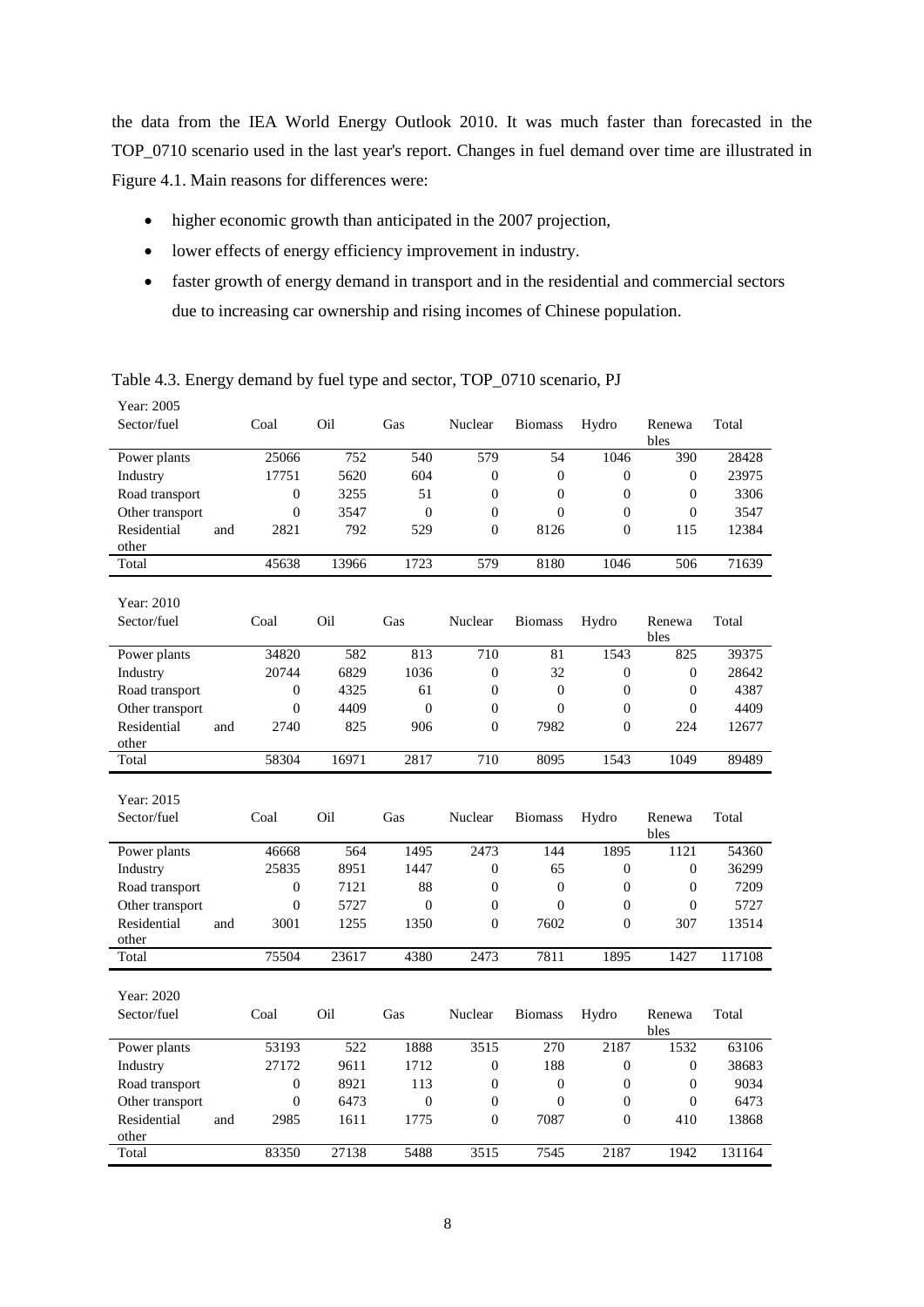

Figure 4.1. Energy demand by fuel type and scenario, 2005 – 2020, PJ

Figure 4.2 demonstrates changes in gross electricity generation between 2005 and 2020 in the three scenarios. Between 2005 and 2020 the electricity generation increases in the Baseline scenario from 2.6 TWh to 6.6 TWh. Policy scenario results in lowering the demand by 630 GWh.



Figure 4.2. Gross electricity generation 2005 – 2020 by scenario, GWh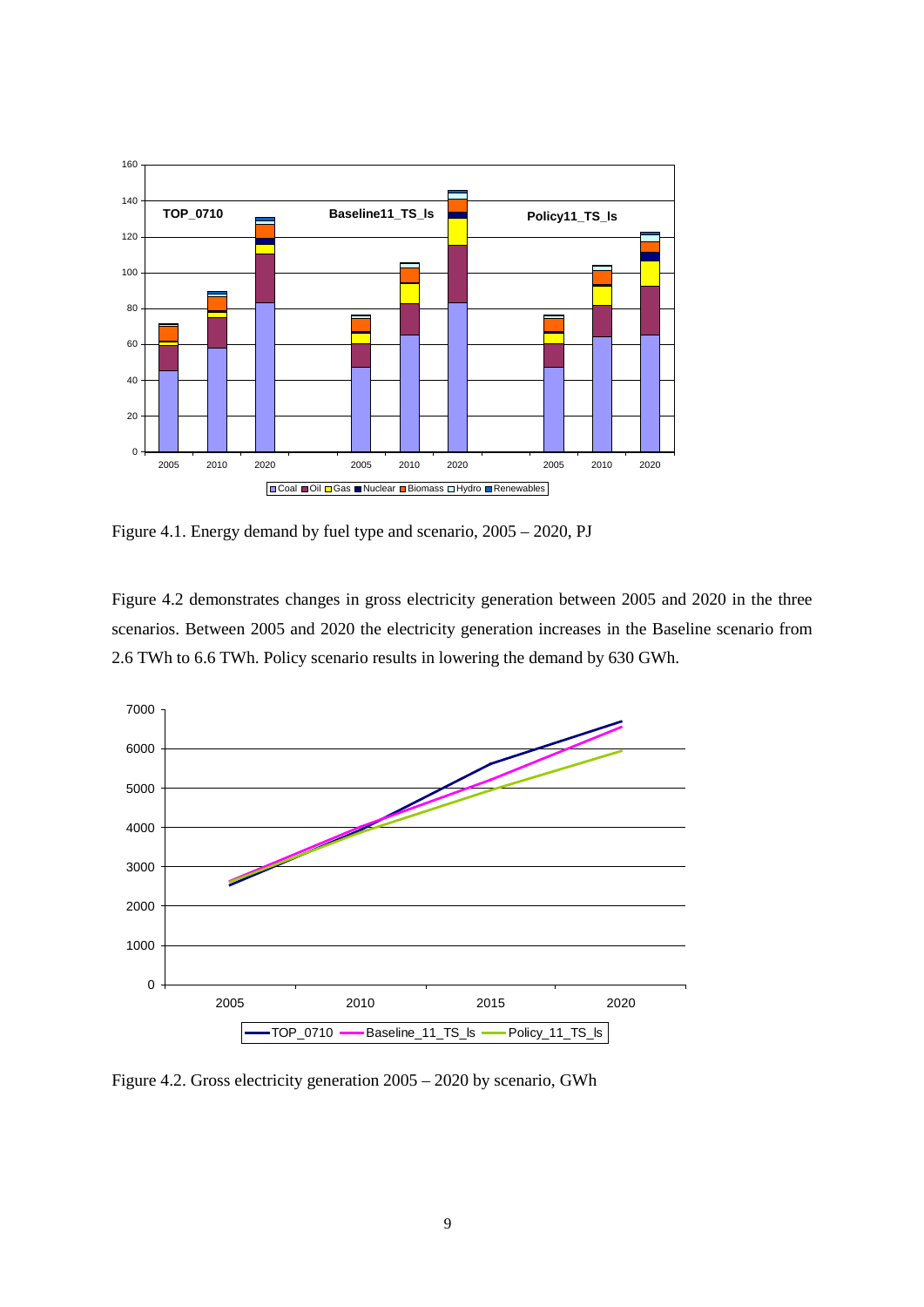It needs to be stressed, that in the 2011 scenarios electricity production and demand are for some years inconsistent, which would imply relatively high net exports of electricity from China. In order to avoid this (rather unlikely) situation, generation numbers have been corrected. After this correction electricity production figures for historic years become comparable with values reported in the IEA statistics. This first order correction needs to be cross-checked in the course of further work.

#### <span id="page-13-0"></span>**4.2. Emissions of nitrogen oxides**

Table 4.4 demonstrates development of emissions of nitrogen oxides for the 2011 scenarios by CORINAIR SNAP sectors and compares them with the emissions from the last year's assessment. Compared with 2005, the emissions increase from about 16 to 24 million tons, i.e., by 50 percent. The highest increase occurs in the industrial combustion sector, where the emissions rise by 80 percent. Further increase of  $NO<sub>x</sub>$  emissions in the baseline scenario clearly demonstrates the need for more stringent emission standards, in particular for power plant and industrial sources. Also legislation on mobile sources (both: road and non-road) needs to be strengthened.

Implementation of policies aiming at decreasing energy consumption and changing its structure bring substantial benefits in terms of lower emissions of  $NO<sub>x</sub>$ . In 2020 the emissions become 4 million tons, or 16 percent lower compared with the Baseline. Figure 4.3 illustrates changes in  $NO<sub>x</sub>$  emissions by major sector and compares the current scenarios with the last year's assessment.



Figure 4.3. Emissions of  $NO_x$  by major sector 2005 – 2020 by scenario, Gg  $NO_2$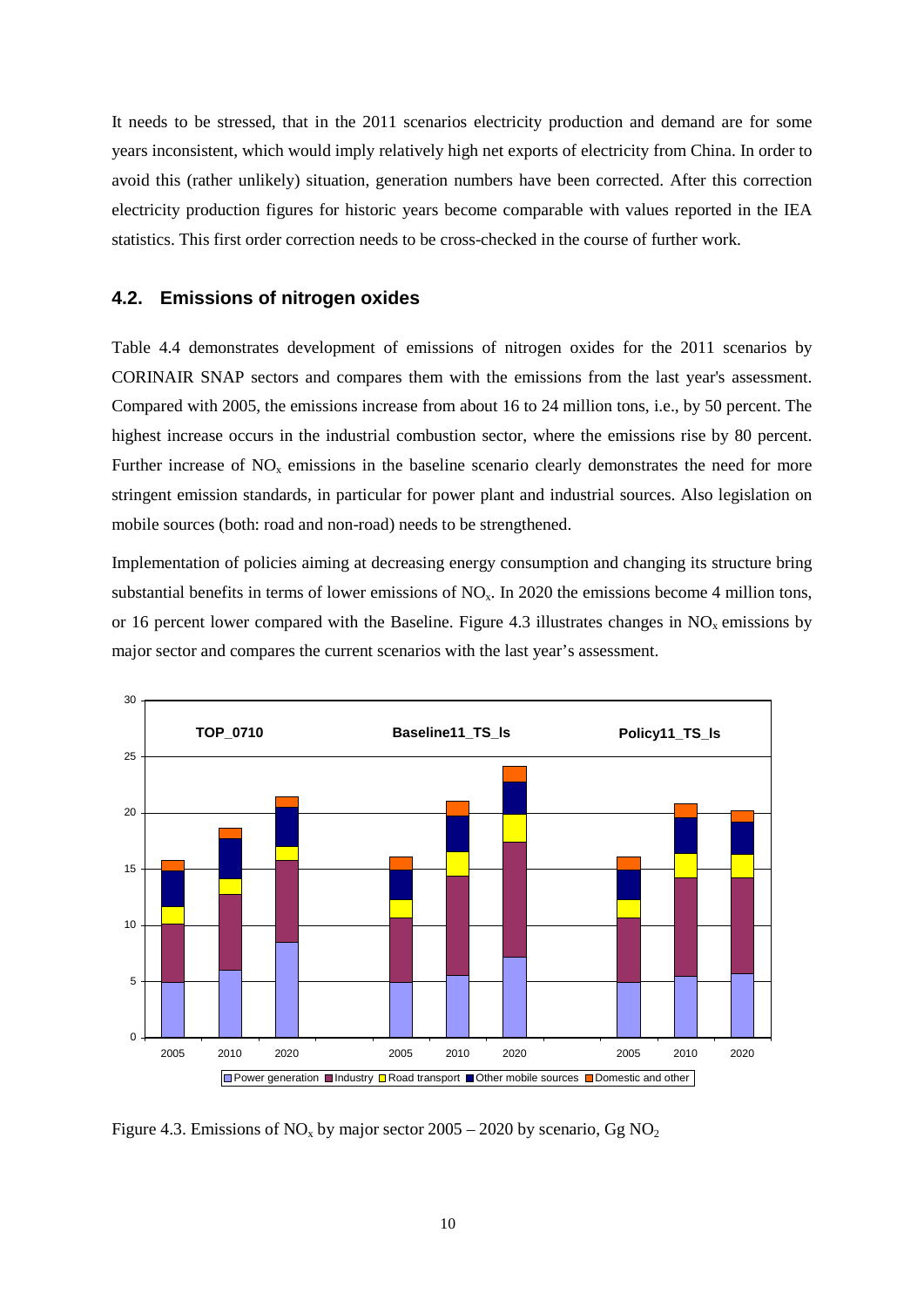| Table 4.4. $\rm NO_x$ emissions aggregated by CORINAIR SNAP1 sector, Gg |  |
|-------------------------------------------------------------------------|--|
|-------------------------------------------------------------------------|--|

### **Scenario: TOP\_0710**

| SNAP code               | 2005   | 2010   | 2020   |
|-------------------------|--------|--------|--------|
| 1: Power generation     | 4,884  | 5,999  | 8,494  |
| 2: Domestic             | 897    | 888    | 885    |
| 3: Industrial combust.  | 5,137  | 6,622  | 7,151  |
| 4: Industrial processes | 71     | 89     | 120    |
| 7: Road transport       | 1,549  | 1,439  | 1,230  |
| 8: Other mobile sources | 3,197  | 3,553  | 3,482  |
| 9: Waste management     | 10     | 9      | 8      |
| 10: Agriculture         | 26     | 25     | 25     |
| Sum                     | 15.770 | 18.624 | 21.396 |

#### **Scenario: Baseline11\_TS\_ls**

| SNAP code               | 2005   | 2010   | 2020   |
|-------------------------|--------|--------|--------|
| 1: Power generation     | 4.921  | 5,486  | 7,118  |
| 2: Domestic             | 1,149  | 1,280  | 1,332  |
| 3: Industrial combust.  | 5,641  | 8,797  | 10,153 |
| 4: Industrial processes | 71     | 89     | 120    |
| 7: Road transport       | 1,653  | 2,162  | 2,443  |
| 8: Other mobile sources | 2,597  | 3,151  | 2,925  |
| 9: Waste management     | 10     | 9      | 8      |
| 10: Agriculture         | 26     | 25     | 25     |
| Sum                     | 16.069 | 20.999 | 24,125 |

#### **Scenario: Policy11\_TS\_ls**

| SNAP code               | 2005   | 2010   | 2020   |
|-------------------------|--------|--------|--------|
| 1: Power generation     | 4,921  | 5,443  | 5,649  |
| 2: Domestic             | 1,149  | 1,265  | 950    |
| 3: Industrial combust.  | 5,641  | 8,692  | 8,426  |
| 4: Industrial processes | 71     | 89     | 120    |
| 7: Road transport       | 1,653  | 2,144  | 2,104  |
| 8: Other mobile sources | 2,597  | 3,151  | 2,877  |
| 9: Waste management     | 10     | 9      | 8      |
| 10: Agriculture         | 26     | 25     | 25     |
| Sum                     | 16.069 | 20.818 | 20.159 |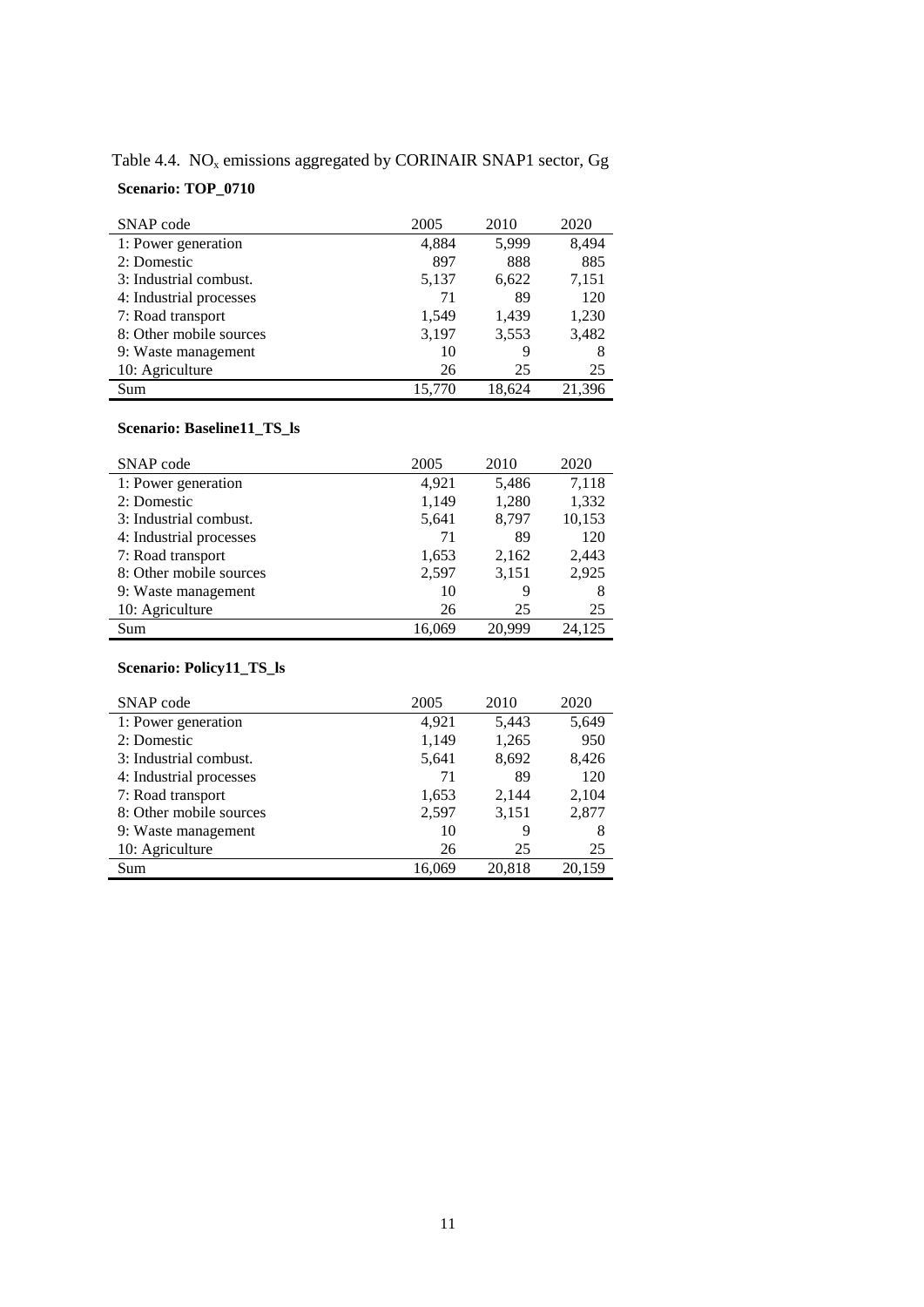# <span id="page-15-0"></span>**5. Preliminary assessment of ozone concentration and impacts in China and India**

Making use of the previously developed baseline scenario (TOP\_0710) and new projections for China (Baseline11\_TS\_ls and Policy11\_TS\_ls), we have calculated the ozone concentrations and two impact indicators: SOMO35 and premature deaths from ozone. The presented calculations consider emissions of NOx and NMVOC as estimated in the GAINS model for the currently implemented scenarios while not accounting for changes in methane and CO emissions, i.e., they are kept at the levels assumed in baseline in the TM5 model. Finally, the optimization runs for ozone have not been performed yet owing to the late completion of the new scenarios for China, i.e., the scenarios were eventually implemented in the GAINS model by mid-February 2011 and the verification has been continuing until now (see discussion in the previous section).

The Figure 5.1 shows ozone concentrations calculated in the GAINS model for the base year (2005; upper left corner) and projections for 2020 in three different scenarios. The baseline from mid 2010, based on the GAINS-*Asia* project work with modifications of emission factors performed under TOP project (TOP\_0710) and the recently revised baseline developed in collaboration with Tsinghua (Baseline11\_TS\_ls) are comparable although show in some regions different distribution. This is even more evident in the SOMO35 maps (Figure 5.2) and finally in the scenario comparison chart (Figure 5.3) where the change in total (whole China) SOMO35 and premature death number is comparable while the changes at a level of single provinces are much more pronounced. In general , the SOMO35 and number of premature deaths, compared to 2005, grows from few to nearly 50% for Guizhou province in the 'Baseline11\_TS\_ls' scenario (the maximum change in the 'TOP\_0710' was estimated also for Guizhou, as well as for Shanghai, Heilongjiang province, however at the level of 25-30% increase compared to the year 2005 (Figure 5.3). At the level of China the change for both baseline scenarios was estimated at about +20% (Figure 5.3).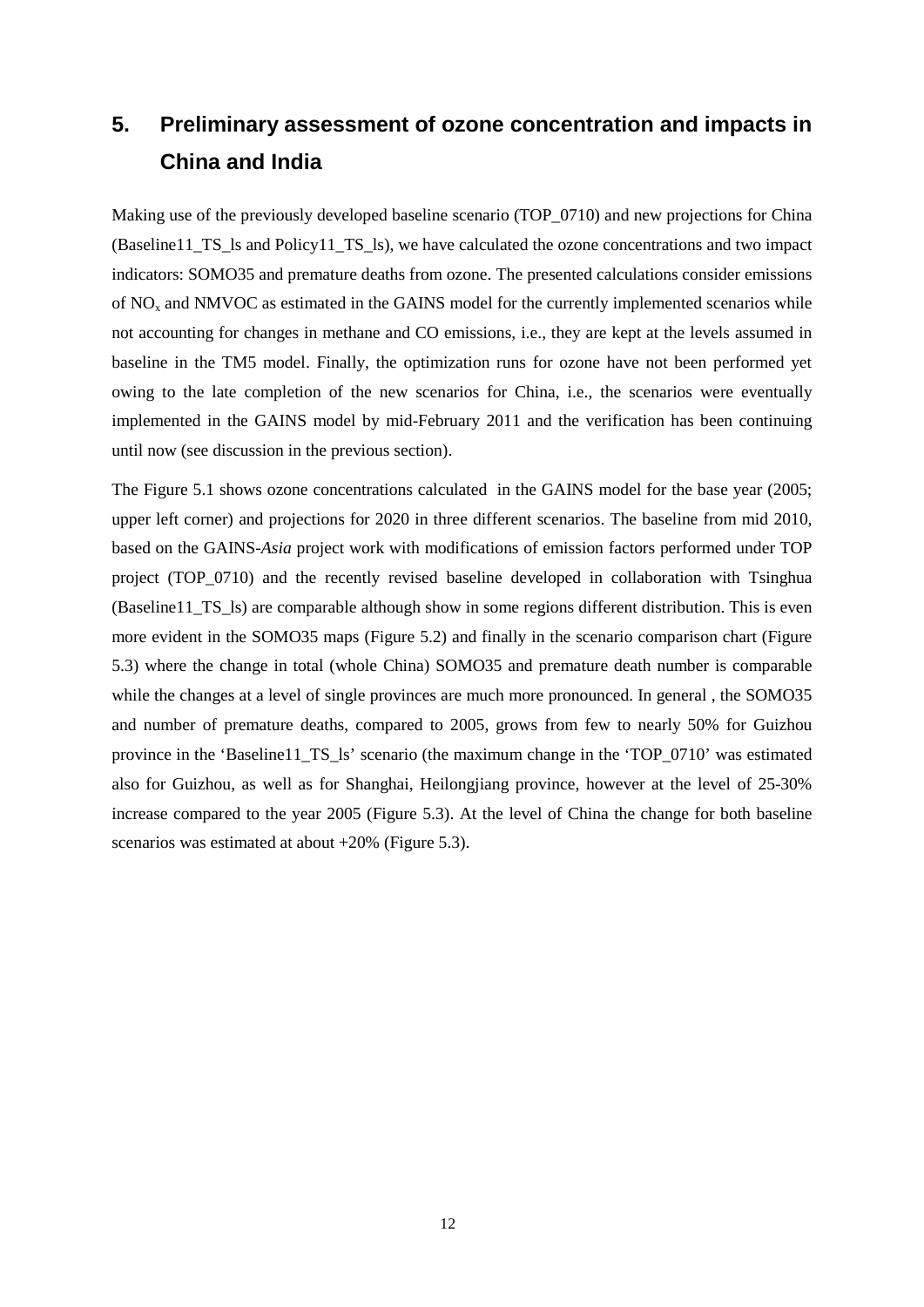

The policy case ('Policy11\_TS\_ls') brings quite significant reductions in ozone indicators cutting them at the level of China by about half compared to the baseline scenarios for 2020 (Figure 5.3). Similar improvements are estimated also for single provinces although there is some variation in the extent of the reduction. This seems a bit surprising at first, bearing in mind the discussion in previous chapter which shown that the overall fuel consumption and NOx emissions are reduced in the policy case by not more than 20 percent. Obviously, location of the reductions matter and the policy efforts, as implemented in the current 'policy' scenario and associated control strategy in GAINS, concentrate on the areas with higher population density.

While there are some grids where ozone concentration drops in the policy case below the values calculated for 2005 (Figure 5.1) in none of the provinces the impact indicators in 2020 are below the levels in 2005 (Figure 5.3). In several provinces they are still 15–20% higher than in 2005.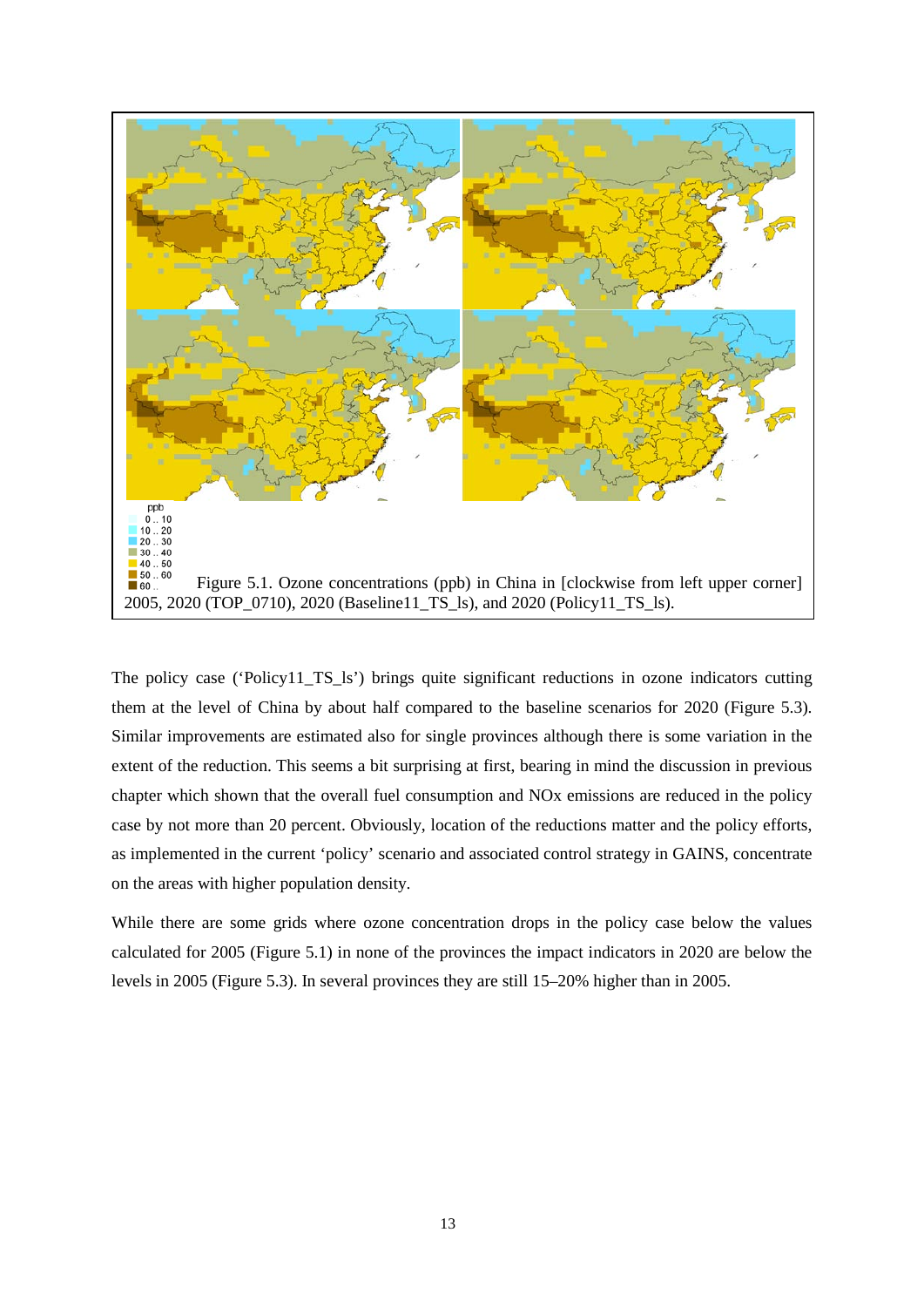

As indicated in the earlier text (section 4), two additional variants of the new scenarios for China have been developed where more stringent implementation of emission regulation was included for both, the baseline (Baseline11\_TS\_st) and policy (Policy11\_TS\_st) energy scenarios. The scenarios are already available from the on-line application of the model but owing to only limited time from their implementation and lack of wider verification we refrain at this stage from analysis and comparison. It is envisaged to continue the analysis and dialog with Tsinghua to clarify some of the issues and further also compare all of the scenarios with the most recent World Energy Outlook scenarios.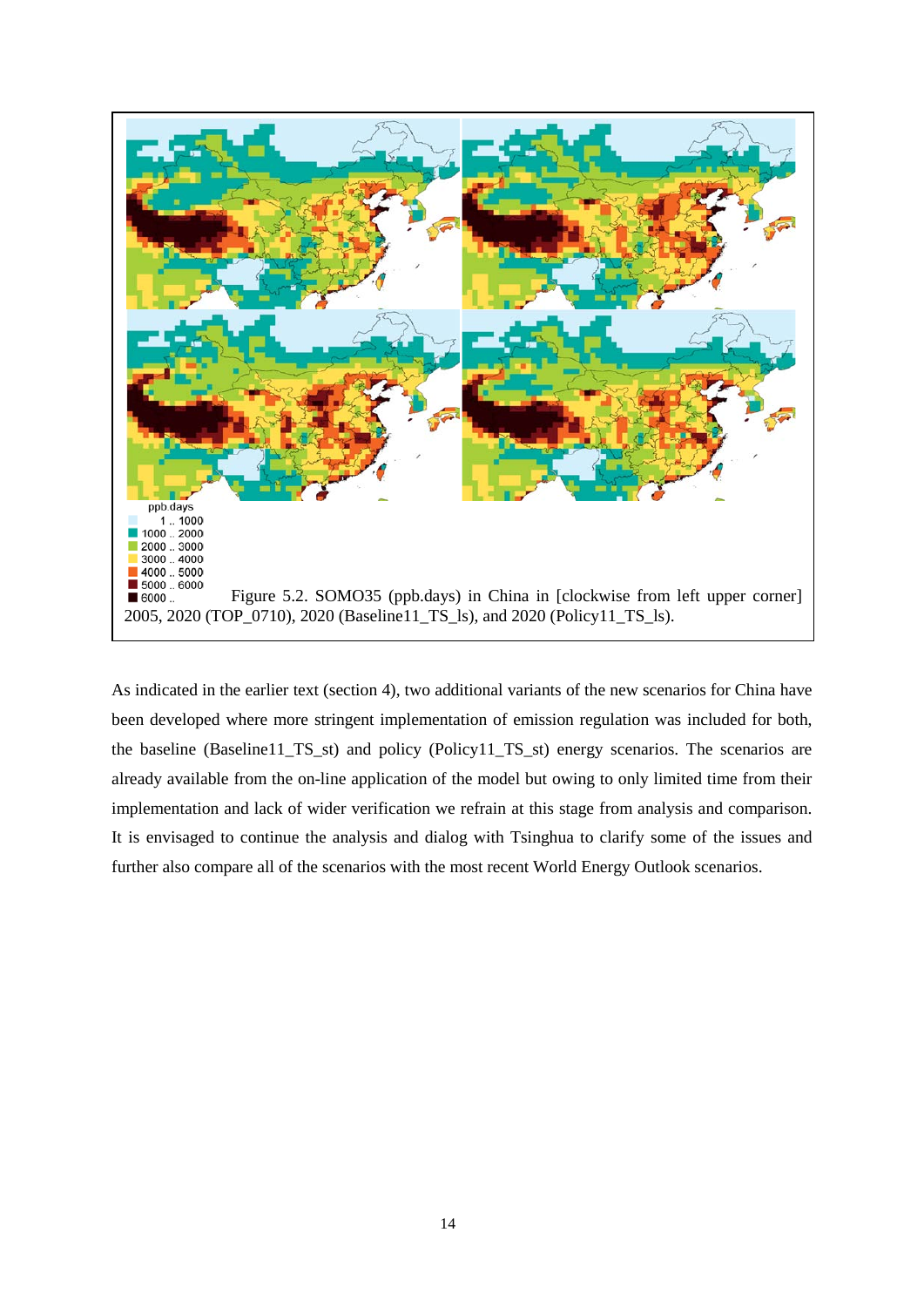

Figure 5.3. Assessment of SOMO35 and premature death from ozone for China in 2005 (two charts from the left) and the change in indicators in the projections for 2020 in the TOP scenarios (right).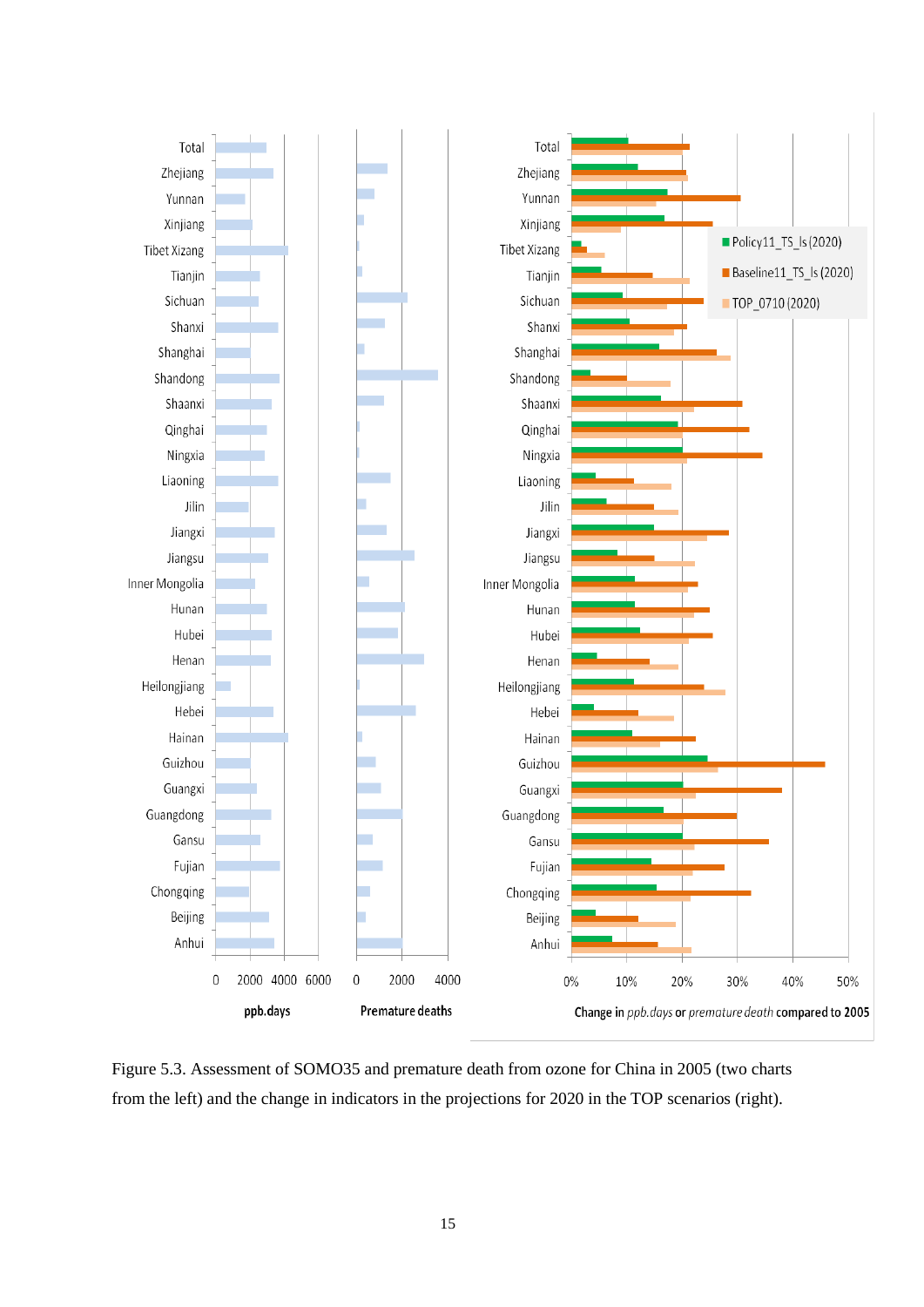The following figures show calculation for India. At this stage we had at our disposal only the TOP baseline scenario (TOP\_0710) as the new national projections have not been developed yet. This baseline, drawing largely on the GAINS – *Asia* project energy projection shows significant increases in ozone concentrations across India (Figure 5.4), SOMO35 (Figure 5.5), and consequently the impact indicators for the whole country change (increase) by about 50 percent by 2020 compared to 2005, with some states exceeding 60 percent (Figure 5.6).



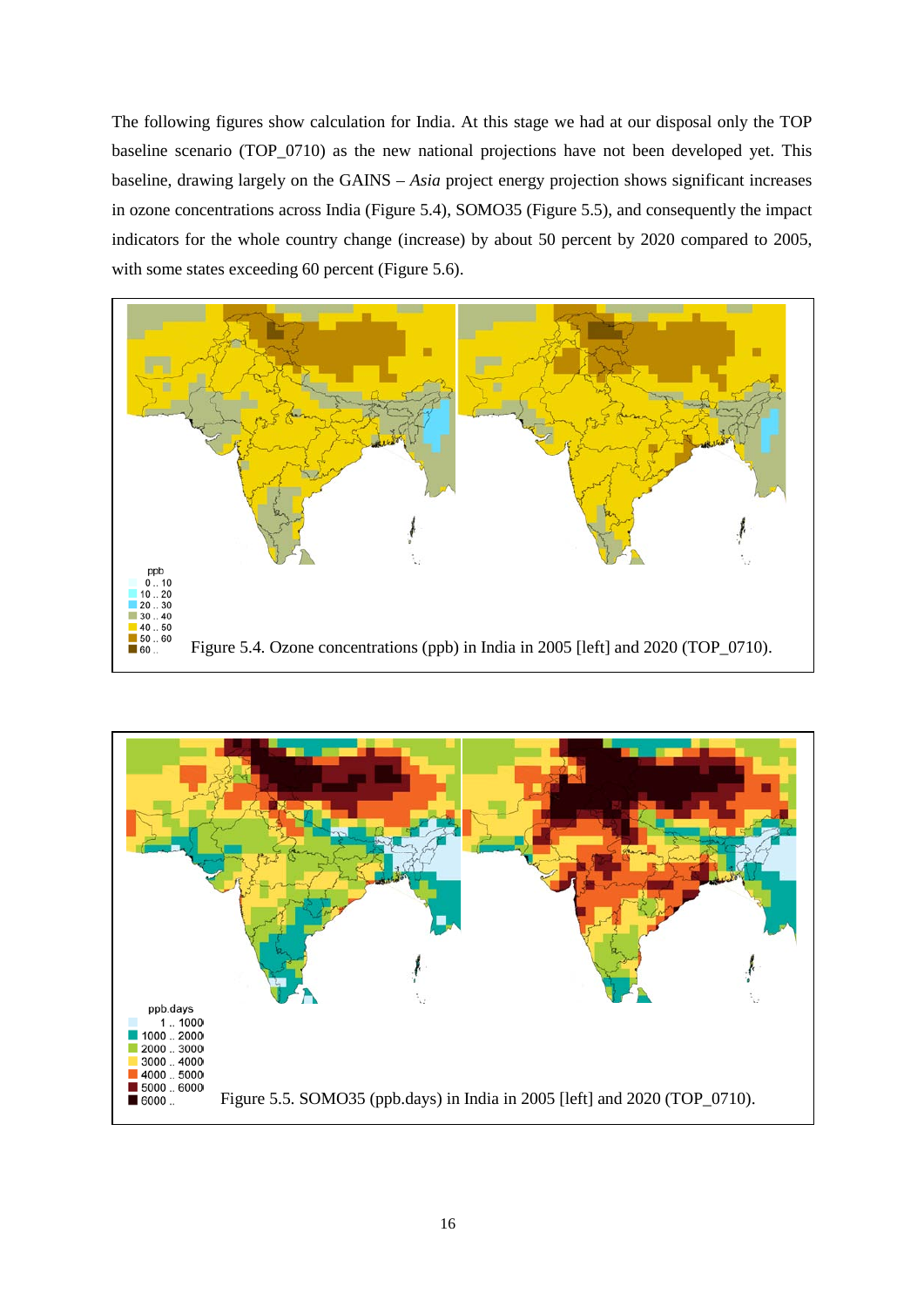

Figure 5.6. Assessment of SOMO35 and premature death from ozone for India in 2005 (two charts from the left) and a change in indicators in the projections for 2020 in the TOP (0710) scenario.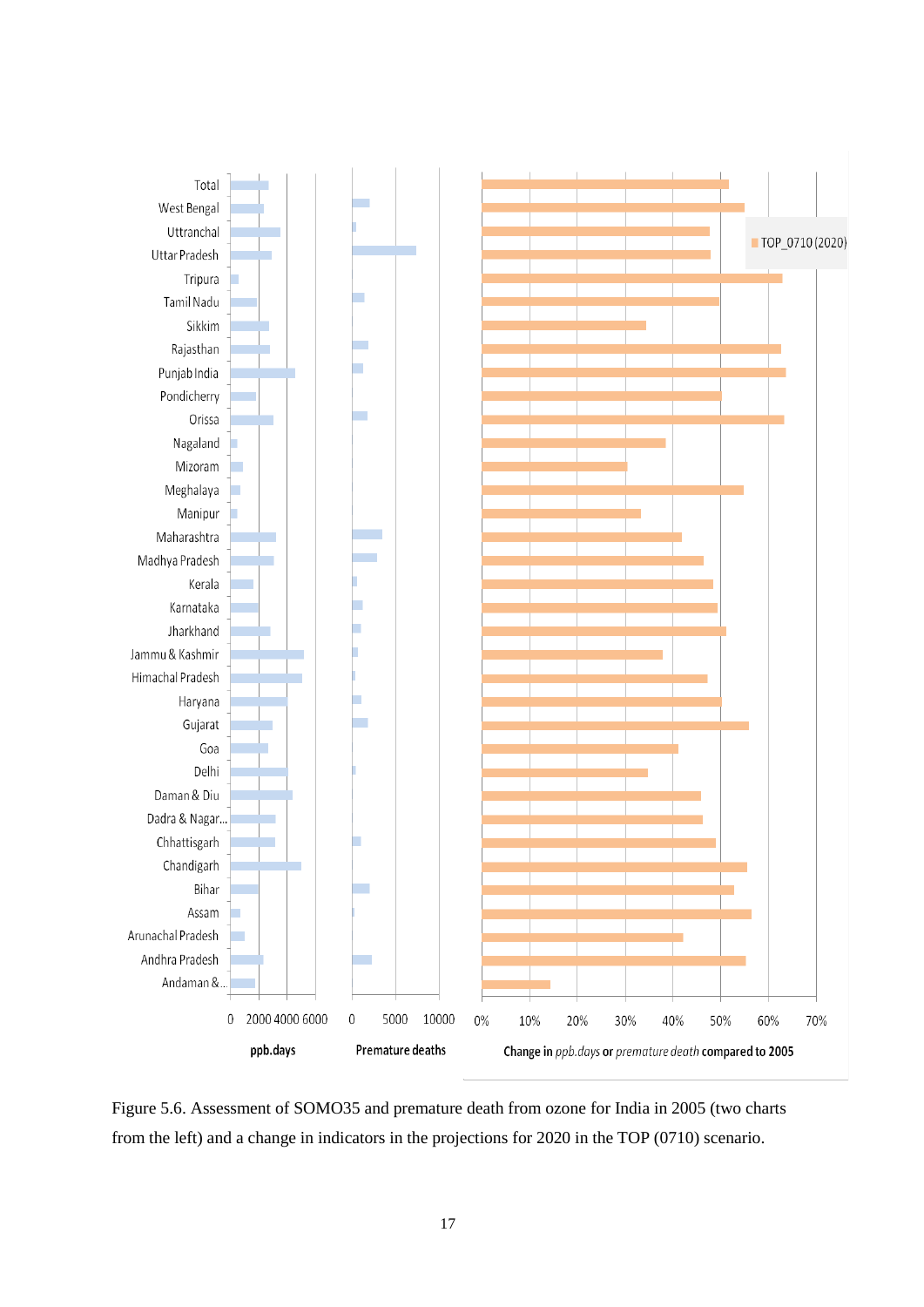### <span id="page-21-0"></span>**6. Supporting gridding activities**

IIASA has prepared 'shape' files for the whole Asian domain, distinguishing specifically regions included in the GAINS model (Figure 6.1). Furthermore, associated population data was also submitted. The respective files have been made available from the IIASA ftp server and consequently acquired/downloaded by the Toyota partner.



Figure 6.1. Regions included in the GAINS modelling domain in the GAINS-*China* and GAINS-*South Asia* modules.